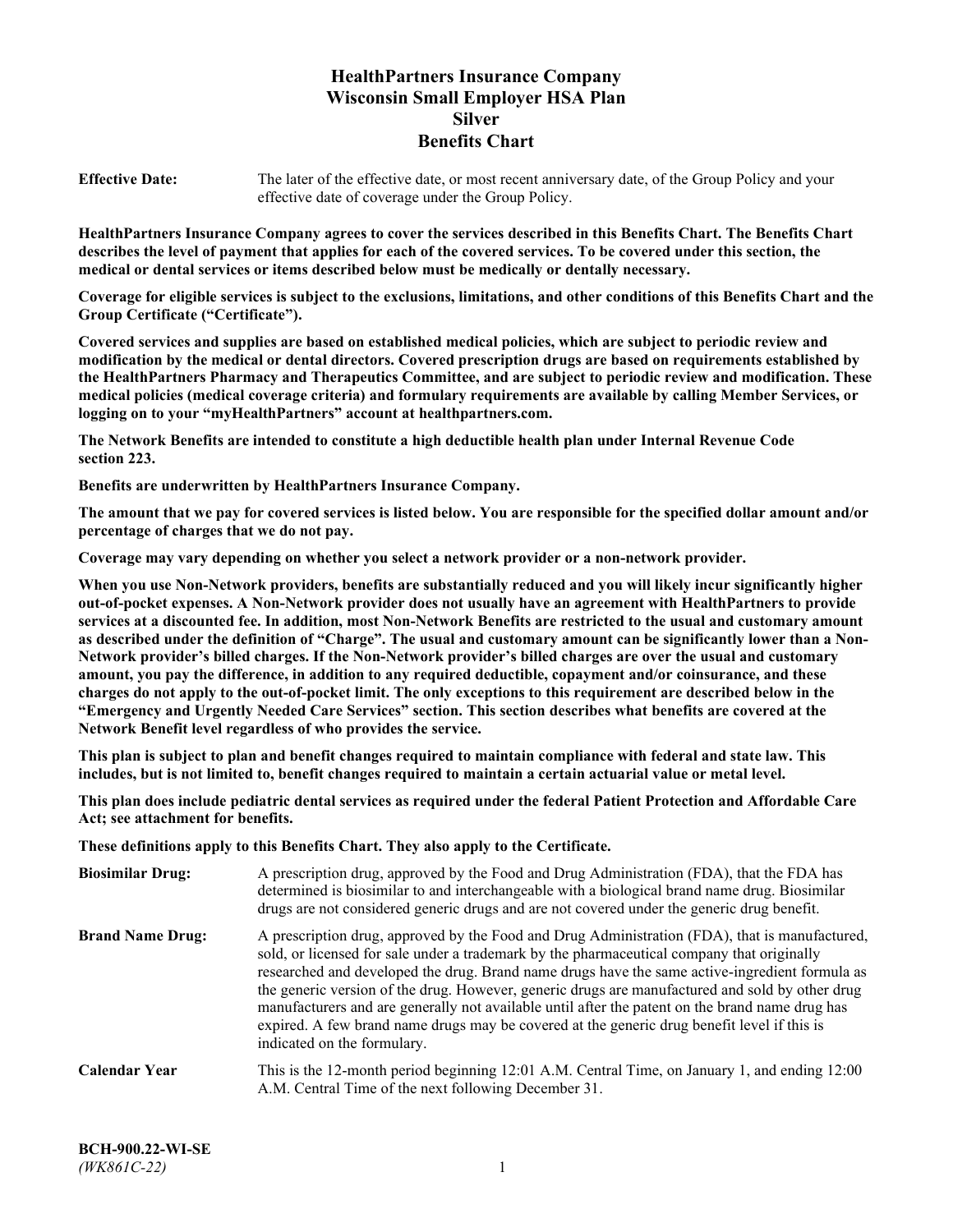| <b>Charge:</b> | For covered services delivered by a network provider, this is the provider's discounted fee for a<br>given medical/surgical service, procedure or item.                                                                                                                                                                                                                                                                                                                                                                                                                                                                                                                                                                 |
|----------------|-------------------------------------------------------------------------------------------------------------------------------------------------------------------------------------------------------------------------------------------------------------------------------------------------------------------------------------------------------------------------------------------------------------------------------------------------------------------------------------------------------------------------------------------------------------------------------------------------------------------------------------------------------------------------------------------------------------------------|
|                | For covered services delivered by non-network providers, a contracted rate may apply if such<br>arrangement is available to HealthPartners.                                                                                                                                                                                                                                                                                                                                                                                                                                                                                                                                                                             |
|                | For the usual and customary charge for covered services delivered by non-network providers, our<br>payment is calculated using one of the following options, depending on availability: 1) a<br>percentage of the Medicare fee schedule; 2) a comparable schedule if the service is not on the<br>Medicare fee schedule; or 3) a commercially reasonable rate for such service if a fee schedule is<br>not available.                                                                                                                                                                                                                                                                                                   |
|                | The usual and customary charge is the maximum amount allowed that we consider in the<br>calculation of the payment of charges incurred for certain covered services. You must pay for any<br>charges above the usual and customary charge, and they do not apply to the out-of-pocket limit.                                                                                                                                                                                                                                                                                                                                                                                                                            |
|                | A charge is incurred for covered ambulatory medical and surgical services, on the date the service<br>or item is provided. A charge is incurred for covered inpatient services, on the date of admission to<br>a hospital. To be covered, a charge must be incurred on or after your effective date and on or<br>before the termination date.                                                                                                                                                                                                                                                                                                                                                                           |
|                | Copayment/Coinsurance: The specified dollar amount, or percentage, of charges incurred for covered services, which we do<br>not pay, but which you must pay, each time you receive certain medical services, procedures or<br>items. Our payment for those covered services or items begins after the copayment or coinsurance<br>is satisfied. Covered services or items requiring a copayment or coinsurance are specified in this<br>Benefits Chart.                                                                                                                                                                                                                                                                 |
|                | For services provided by a network provider:<br>An amount which is listed as a flat dollar copayment is applied to a network provider's discounted<br>charge for a given service. However, if the network provider's discounted charge for a service or<br>item is less than the flat dollar copayment, you will pay the network provider's discounted charge.<br>An amount which is listed as a percentage of charges or coinsurance is based on the network<br>provider's discounted charges, calculated at the time the claim is processed, which may include an<br>agreed upon fee schedule rate for case rate or withhold arrangements.                                                                            |
|                | For services provided by a non-network provider:<br>Any copayment or coinsurance is applied to the lesser of the provider's charges or the usual and<br>customary charge for a service.                                                                                                                                                                                                                                                                                                                                                                                                                                                                                                                                 |
|                | A copayment or coinsurance is due at the time a service is provided, or when billed by the<br>provider. The copayment or coinsurance applicable for a scheduled visit with a HealthPartners<br>network provider will be collected for each visit, late cancellation and failed appointment.                                                                                                                                                                                                                                                                                                                                                                                                                             |
| Deductible:    | The specified dollar amount of charges incurred for covered services, which we do not pay, but an<br>enrollee or a family has to pay first in a calendar year. Our payment for those services or items<br>begins after the deductible is satisfied. For network providers, the amount of the charges that apply<br>to the deductible are based on the network provider's discounted charges, calculated at the time<br>the claim is processed, which may include an agreed upon fee schedule rate for case rate or<br>withhold arrangements. For non-network providers, the amount of charges that apply to the<br>deductible are the lesser of the provider's charges or the usual and customary charge for a service. |
|                | Any amounts paid or reimbursed by a third party, including but not limited to: point of service<br>rebates, manufacturer coupons, manufacturer debits cards or other forms of direct reimbursement<br>to an Insured for a product or service, will not apply toward your deductible, to the extent<br>permitted under state and federal law.                                                                                                                                                                                                                                                                                                                                                                            |
|                | All services are subject to the deductible unless otherwise indicated below in this Benefits Chart.                                                                                                                                                                                                                                                                                                                                                                                                                                                                                                                                                                                                                     |
| Formulary:     | This is a current list, which may be revised from time to time, of prescription drugs, medications,<br>equipment and supplies covered by us as indicated in this Benefits Chart which are covered at the<br>highest benefit level. Some drugs on the formulary may require prior authorization to be covered<br>as formulary drugs. The formulary, and information on drugs that require prior authorization, are<br>available by calling Member Services, or logging on to your "myHealthPartners" account at<br>healthpartners.com.                                                                                                                                                                                   |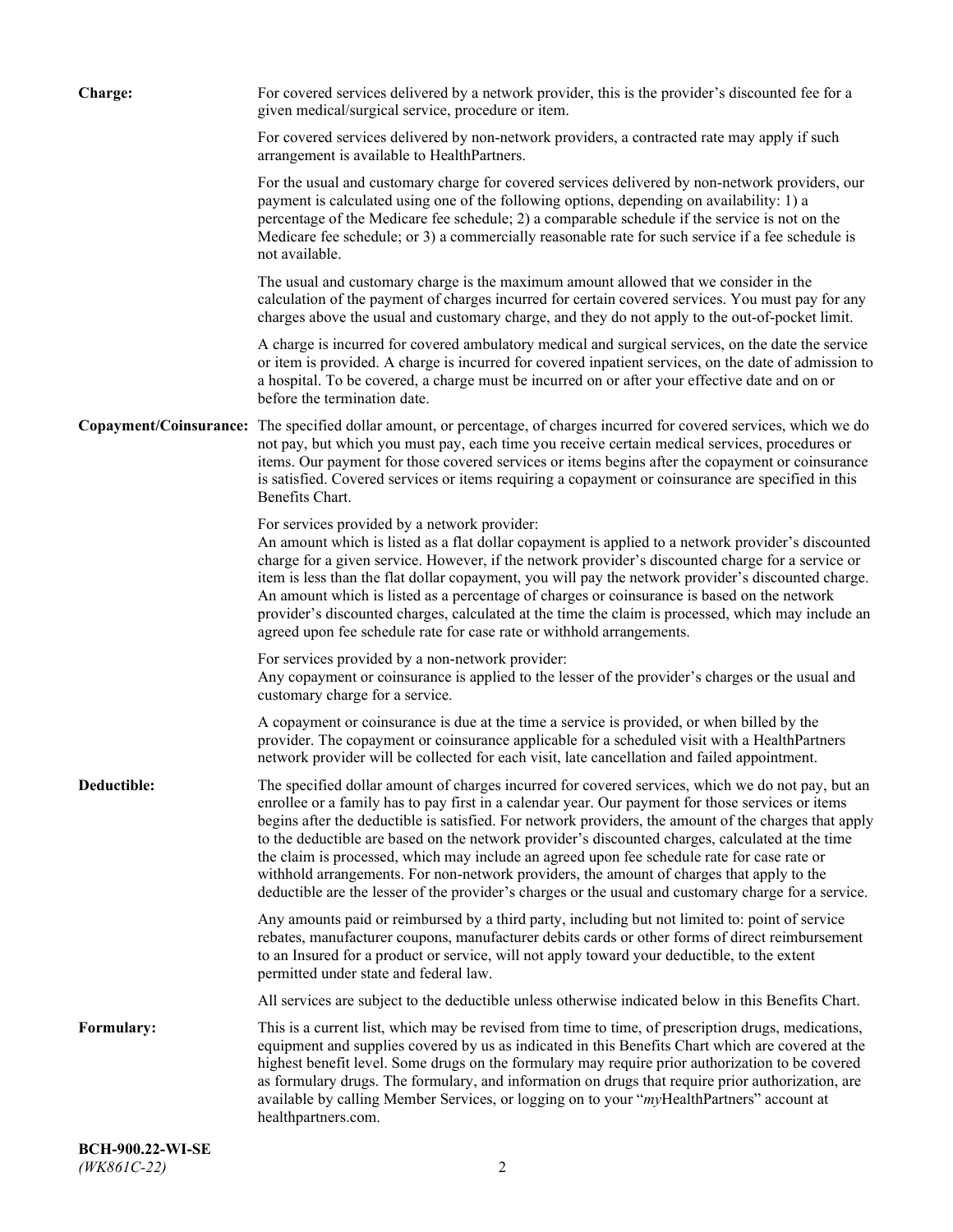| <b>Generic Drug:</b>                       | A prescription drug, approved by the Food and Drug Administration (FDA), that the FDA has<br>determined is comparable to a brand name drug product in dosage form, strength, route of<br>administration, quality, intended use and documented bioequivalence. Generally, generic drugs<br>cost less than brand name drugs. Some brand name drugs may be covered at the generic drug<br>benefit level if this is indicated on the formulary.                                                                                           |
|--------------------------------------------|---------------------------------------------------------------------------------------------------------------------------------------------------------------------------------------------------------------------------------------------------------------------------------------------------------------------------------------------------------------------------------------------------------------------------------------------------------------------------------------------------------------------------------------|
| <b>Lifetime Maximum</b><br><b>Benefit:</b> | The specified coverage limit actually paid by us for services and/or charges incurred by you for any<br>given procedure or diagnosis. Payment of benefits under this Benefits Chart ceases when that lifetime<br>maximum benefit is reached. You have to pay for any subsequent charges.                                                                                                                                                                                                                                              |
| <b>Non-Formulary Drug:</b>                 | This is a prescription drug, approved by the Food and Drug Administration (FDA), that is not on<br>the formulary, is medically necessary and is not investigative or experimental or otherwise<br>excluded under the Certificate.                                                                                                                                                                                                                                                                                                     |
| <b>Out-of-Pocket Expenses:</b>             | You pay the specified copayments/coinsurance and deductibles applicable for particular services,<br>subject to the out-of-pocket limit described below. These amounts are in addition to the monthly<br>premium payments.                                                                                                                                                                                                                                                                                                             |
| <b>Out-of-Pocket Limit:</b>                | You pay the copayments/coinsurance and deductibles for covered services, to the individual or<br>family out-of-pocket limit. Thereafter we cover 100% of the charges incurred for all other covered<br>services, for the rest of the calendar year. You pay amounts greater than the out-of-pocket limit if<br>you exceed any lifetime maximum benefit or any visit or day limits.                                                                                                                                                    |
|                                            | Non-Network Benefits above the usual and customary charge (see definition of charge above) do<br>not apply to the out-of-pocket limit.                                                                                                                                                                                                                                                                                                                                                                                                |
|                                            | Non-Network Benefits for transplant surgery do not apply to the out-of-pocket limit.                                                                                                                                                                                                                                                                                                                                                                                                                                                  |
|                                            | Any amounts paid or reimbursed by a third party, including but not limited to: point of service<br>rebates, manufacturer coupons, manufacturer debit cards or other forms of direct reimbursement to<br>an Insured for a product or service, will not apply as an out-of-pocket expense, to the extent<br>permitted under state and federal law.                                                                                                                                                                                      |
|                                            | You are responsible to keep track of the out-of-pocket expenses. Contact Member Services for<br>assistance in determining the amount paid by the enrollee for specific eligible services received.<br>Claims for reimbursement under the out-of-pocket limit provisions are subject to the same time<br>limits and provisions described under the "Claims Provisions" section of the Certificate.                                                                                                                                     |
| <b>Specialty Drug List:</b>                | This is a current list, which may be revised from time to time, of prescription drugs, medications,<br>equipment and supplies, which are typically bio-pharmaceuticals. The purpose of a specialty drug<br>list is to facilitate enhanced monitoring of complex therapies used to treat specific conditions.<br>Specialty drugs are covered by us as indicated in this Benefits Chart. The specialty drug list is<br>available by calling Member Services, or logging on to your "myHealthPartners" account at<br>healthpartners.com. |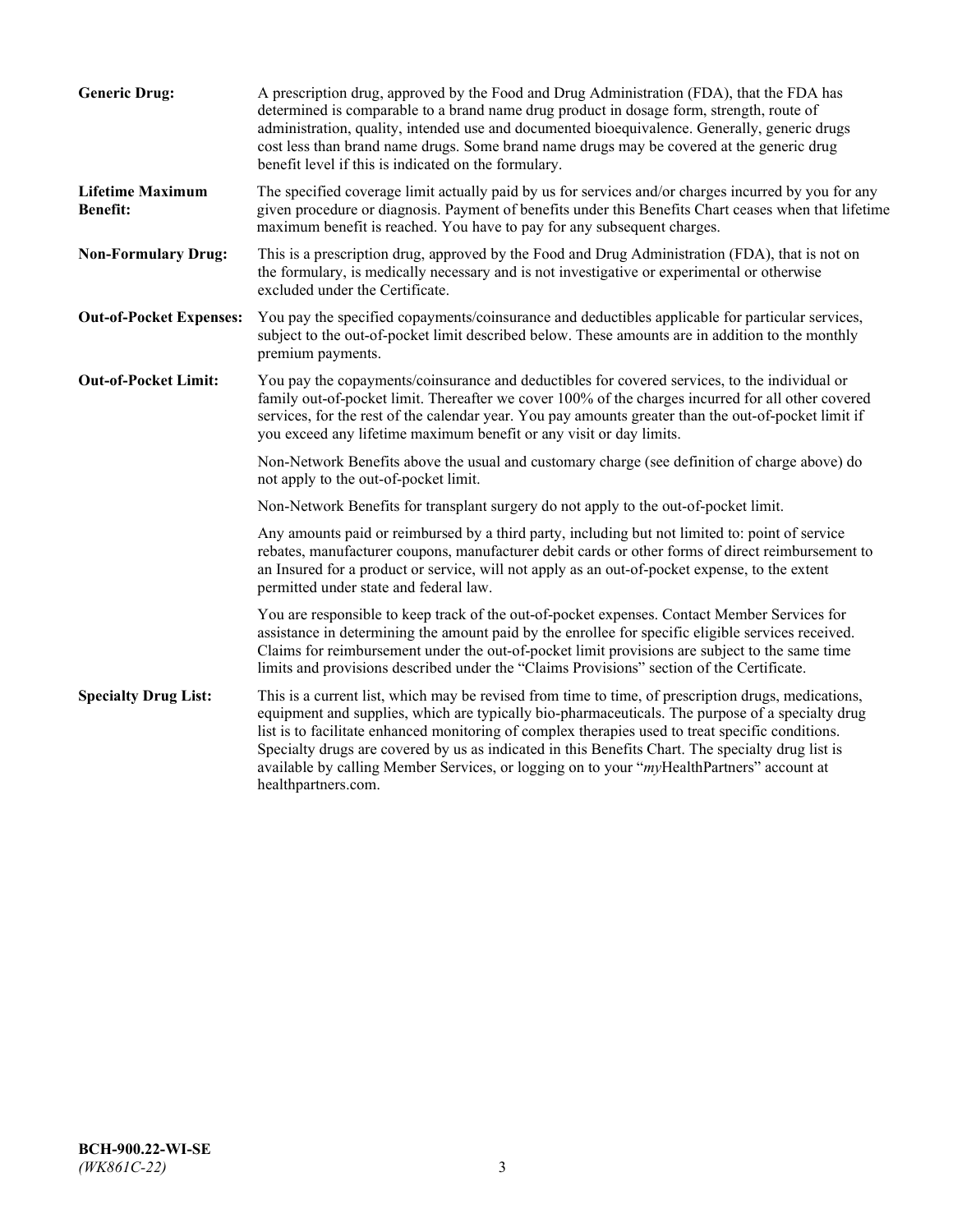## **DEDUCTIBLES AND OUT-OF-POCKET LIMITS**

## **Individual calendar year deductible (applies to an employee enrolled for single coverage)**

| Network Benefits  | <b>Non-Network Benefits</b> |
|-------------------|-----------------------------|
| $\frac{$4,100}{}$ | \$10,000                    |

## **Family calendar year deductible (applies to an employee and dependents enrolled for family coverage)**

| <b>Network Benefits</b> | <b>Non-Network Benefits</b> |
|-------------------------|-----------------------------|
| \$8,200                 | \$20,000                    |

Separate deductibles must be satisfied under the Network Benefits and Non-Network Benefits.

Any amounts paid or reimbursed by a third party, including but not limited to: point of service rebates, manufacturer coupons, manufacturer debits cards or other forms of direct reimbursement to an Insured for a product or service, will not apply toward your deductible, to the extent permitted under state and federal law.

## **Individual calendar year out-of-pocket limit (applies to an employee enrolled for single coverage)**

| <b>Network Benefits</b> | <b>Non-Network Benefits</b> |
|-------------------------|-----------------------------|
| \$4,350                 | \$30,000                    |

## **Family calendar year out-of-pocket limit (applies to an employee and dependents enrolled for family coverage)**

| <b>Network Benefits</b> | <b>Non-Network Benefits</b> |
|-------------------------|-----------------------------|
| \$8,700                 | \$60,000                    |

Separate Out-of-Pocket Limits must be satisfied under Network Benefits and Non-Network Benefits.

Non-Network Benefits above the usual and customary charge will not apply to the individual or family Out-of-Pocket Limit.

Non-Network Benefits for transplant surgery do not apply to the Out-of-Pocket Limit.

Any amounts paid or reimbursed by a third party, including but not limited to: point of service rebates, manufacturer coupons, manufacturer debit cards or other forms of direct reimbursement to an Insured for a product or service, will not apply as an out-of-pocket expense, to the extent permitted under state and federal law.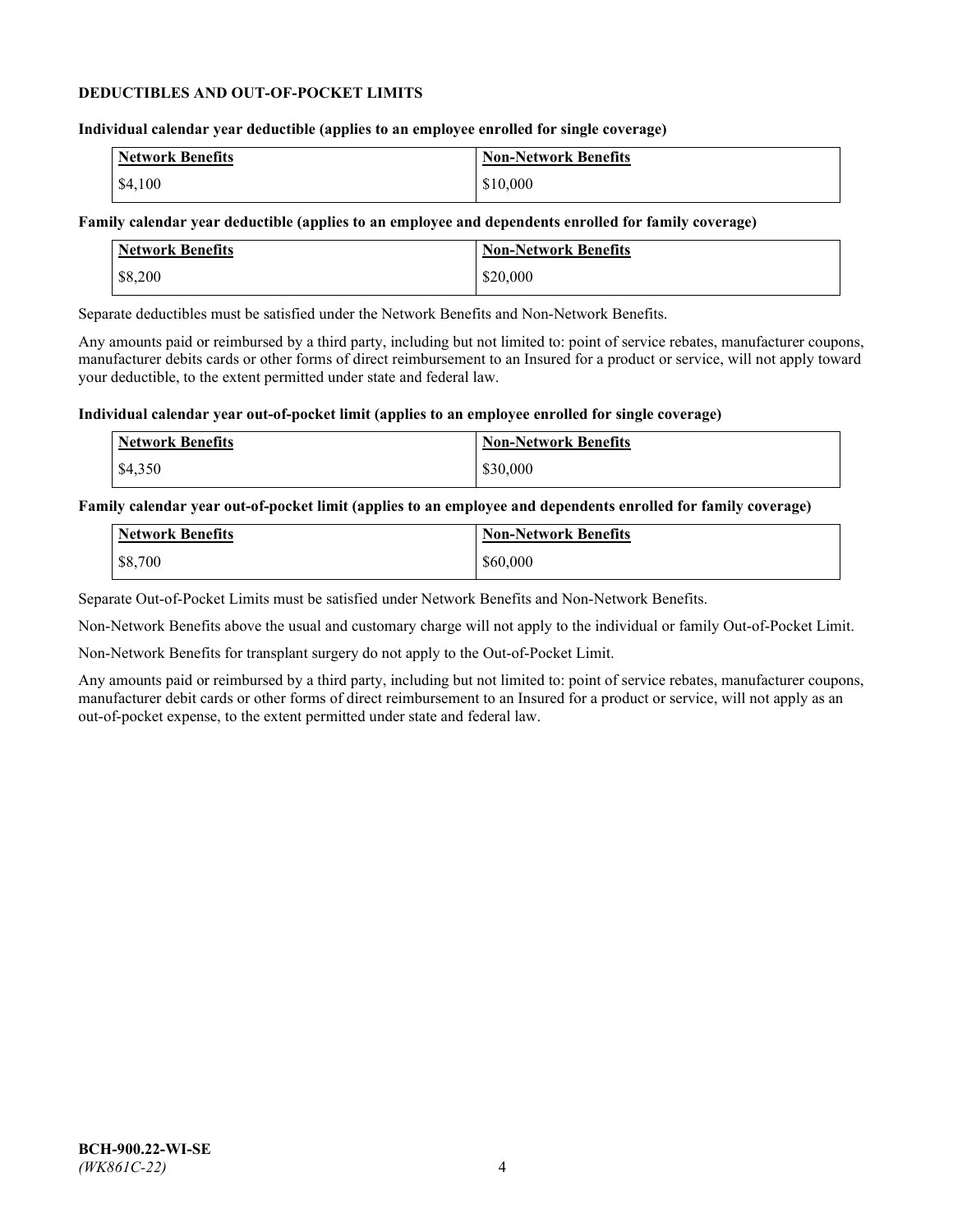# **AMBULANCE AND MEDICAL TRANSPORTATION**

# **Covered Services:**

We cover ambulance and medical transportation for medical emergencies.

We also cover medically necessary, non-emergency transportation if it meets our medical coverage criteria. Covered services and supplies are based on established medical policies, which are subject to periodic review and modification by the medical directors. These medical policies (medical coverage criteria) and applicable prior authorization requirements are available by calling Member Services, or logging on to your "*my*HealthPartners" account a[t healthpartners.com.](https://www.healthpartners.com/hp/index.html)

| <b>Network Benefits</b>       | <b>Non-Network Benefits</b> |
|-------------------------------|-----------------------------|
| 100% of the charges incurred. | See Network Benefits.       |

## **Not Covered:**

See "Services Not Covered" in the Certificate.

# **AUTISM SERVICES**

# **Covered Services:**

We cover prior authorized evidence-based intensive-level and nonintensive-level treatment of autism spectrum disorders (autism disorder, Asperger's syndrome or pervasive development disorder not otherwise specified).

Covered services are based on established medical policies, which are subject to periodic review and modification by the medical directors. These medical policies (medical coverage criteria) are available by calling Member Services, or logging on to your "*my*HealthPartners" account at [healthpartners.com.](https://www.healthpartners.com/hp/index.html)

Your network provider will coordinate the prior authorization process for any autism treatment services. You may call Member Services at 952-883-5000 or toll-free at 800-883-2177 if you have any questions or concerns regarding the authorization process.

Please call Member Services at 952-883-5000 or toll-free at 800-883-2177 to request authorization for autism treatment services from a non-network provider.

**Intensive-level services** for children diagnosed with autism spectrum disorders. Intensive-level services must begin on or after 2 years of age and end before 9 years of age. Intensive-level services, on average, are services provided for more than 20 hours of treatment per week. (The average number of hours a week is calculated over a six-month period.)

| Network Benefits                         | <b>Non-Network Benefits</b>              |
|------------------------------------------|------------------------------------------|
| 100% of the charges incurred.            | 50% of the charges incurred.             |
| Limited to 240 visits per calendar year. | Limited to 240 visits per calendar year. |

The maximum number of visits is combined for Network Benefits and Non-Network Benefits. Visit limits are based on the minimum coverage amounts available at the time of publication. Additional visits may be available if required due to revised minimum coverage amounts being issued by the Office of the Commissioner of Insurance. See our medical coverage criteria for current visit limits.

## **Intensive-level services lifetime maximum benefit**

| Network Benefits                                                     | <b>Non-Network Benefits</b>                                          |
|----------------------------------------------------------------------|----------------------------------------------------------------------|
| 4 years of cumulative services under this plan or any<br>other plan. | 4 years of cumulative services under this plan or any<br>other plan. |

The Lifetime Maximum Benefit is combined for Network Benefits and Non-Network Benefits.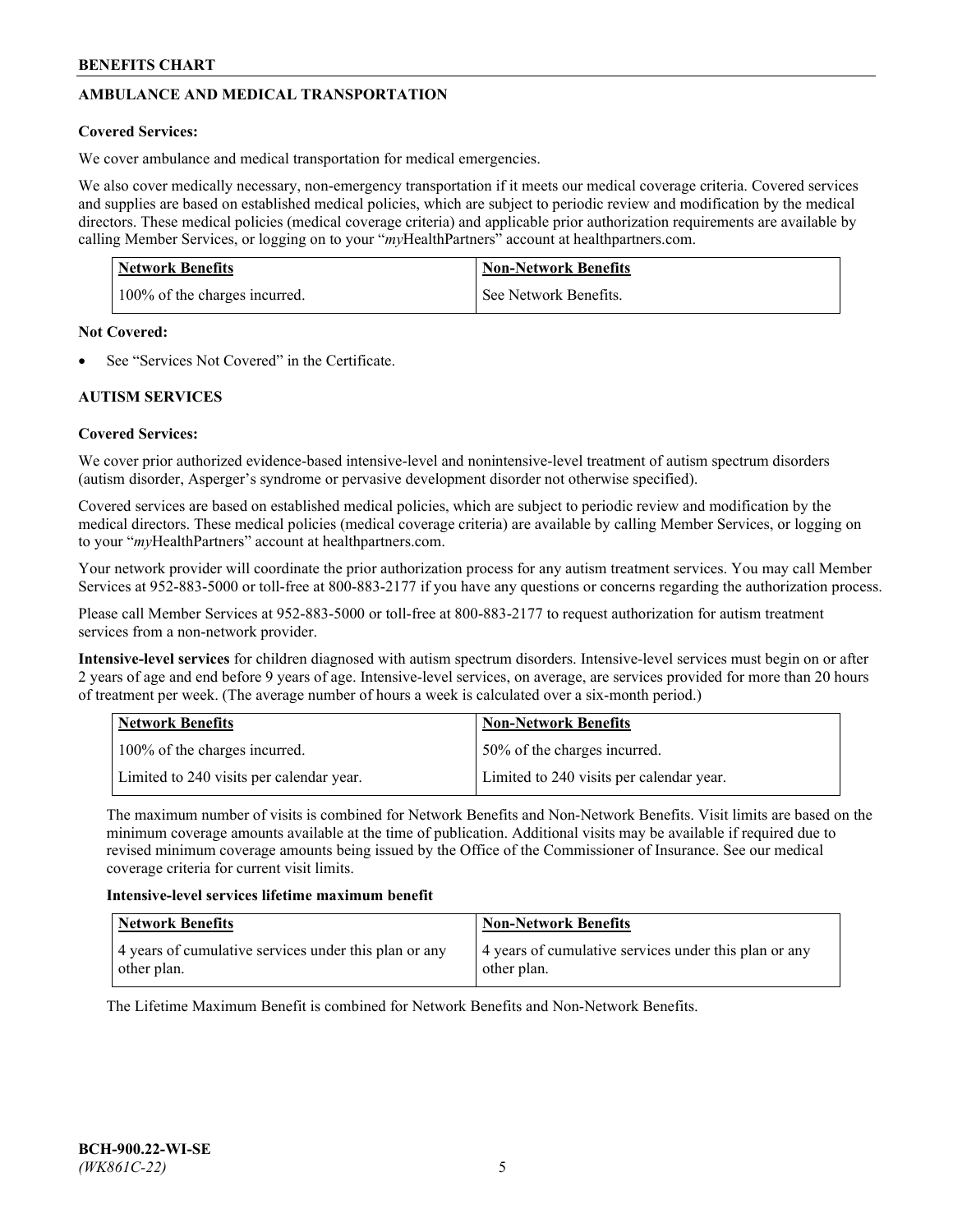**Nonintensive-level services** for Insureds diagnosed with autism spectrum disorders

| Network Benefits                         | <b>Non-Network Benefits</b>              |
|------------------------------------------|------------------------------------------|
| 100% of the charges incurred.            | 50% of the charges incurred.             |
| Limited to 120 visits per calendar year. | Limited to 120 visits per calendar year. |

The maximum number of visits is combined for Network Benefits and Non-Network Benefits. Visit limits are based on the minimum coverage amounts available at the time of publication. Additional visits may be available if required due to revised minimum coverage amounts being issued by the Office of the Commissioner of Insurance. See our medical coverage criteria for current visit limits.

## **Not Covered:**

See "Services Not Covered" in the Certificate.

# **BEHAVIORAL HEALTH SERVICES**

## **Covered Services:**

Covered services are based on established medical policies, which are subject to periodic review and modification by the medical directors. These medical policies (medical coverage criteria) are available by calling Member Services, or logging on to your "*my*HealthPartners" account at [healthpartners.com.](https://www.healthpartners.com/hp/index.html)

**Transitional treatment services:** These are services for the treatment of nervous or mental disorders and substance use disorders which are provided to an Insured in a less restrictive manner than are inpatient hospital services but in a more intensive manner than are outpatient services. Transitional treatment services are services offered by a provider, and certified by the Wisconsin Department of Health Services for each of the following (except the last bulleted item):

- Mental health services for covered adults in a day treatment program.
- Mental health services for covered children in a day hospital treatment program.
- Services for persons with chronic mental illness provided through a community support program.
- Residential treatment programs for covered persons with substance use disorder.
- Substance use disorder services in a day treatment program.
- Services for persons who are experiencing a mental health crisis or who are in a situation likely to turn into a mental health crisis if support is not provided.
- Intensive outpatient programs for the treatment of psychoactive substance use disorders provided in accordance with the patient placement criteria of the American Society of Addiction Medicine.

## **Mental health services**

We cover services for mental health diagnoses as described in the Diagnostic and Statistical Manual of Mental Disorders – Fifth Edition (DSM 5) (most recent edition).

We provide coverage for mental health treatment ordered by a Wisconsin court under a valid court order that is issued on the basis of a behavioral care evaluation performed by a licensed psychiatrist or doctoral level licensed psychologist, which includes a diagnosis and an individual treatment plan for care in the most appropriate, least restrictive environment. We must be given a copy of the court order and the behavioral care evaluation, and the service must be a covered benefit under this plan, and the service must be provided by a network provider, or other provider as required by law.

**Outpatient services:** We cover medically necessary outpatient professional mental health services for evaluation, crisis intervention, and treatment of mental health disorders.

A comprehensive diagnostic assessment will be used as the basis for a determination by a mental health professional, concerning the appropriate treatment and the extent of services required.

Outpatient services we cover for a diagnosed mental health condition include the following:

- Individual, group, family and multi-family therapy.
- Medication management provided by a physician, certified nurse practitioner, or physician's assistant.
- Psychological testing services for the purposes of determining the differential diagnoses and treatment planning for patients currently receiving behavioral health services.
- Partial hospitalization services in a licensed hospital or community mental health center.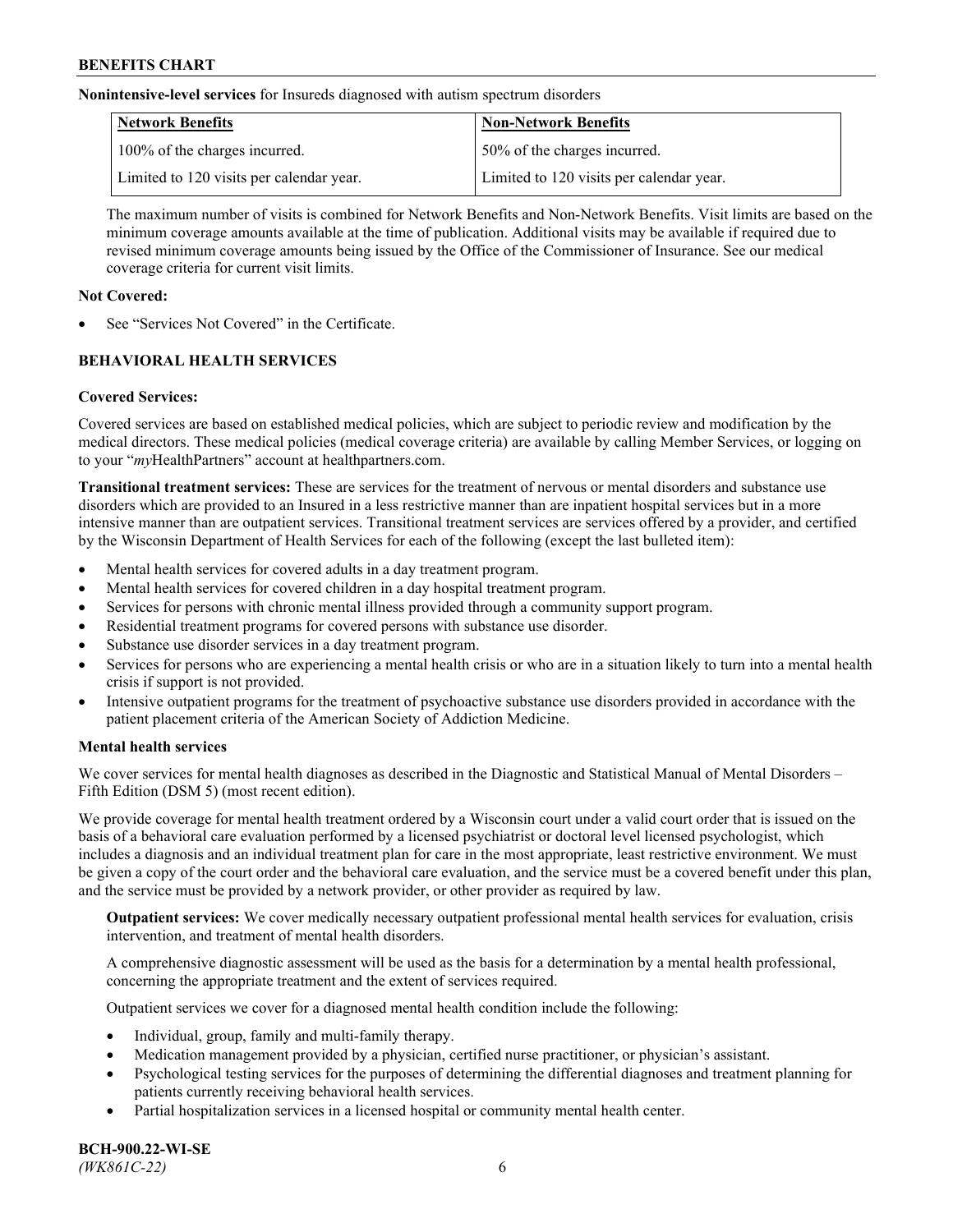- Psychotherapy and nursing services provided in the home if authorized by us.
- Treatment for gender dysphoria.

| <b>Network Benefits</b>       | <b>Non-Network Benefits</b>  |
|-------------------------------|------------------------------|
| 100% of the charges incurred. | 50% of the charges incurred. |

## **Group therapy**

| Network Benefits              | Non-Network Benefits          |
|-------------------------------|-------------------------------|
| 100% of the charges incurred. | 150% of the charges incurred. |

## **Inpatient services, including mental health residential treatment services:** We cover the following:

- Medically necessary inpatient services in a hospital and professional services for treatment of mental health disorders. Medical stabilization is covered under inpatient hospital services in the "Hospital and Skilled Nursing Facility Services" section.
- Medically necessary mental health residential treatment services. This care must be authorized by us and provided by a hospital or residential behavioral health treatment facility licensed by the local state or Department of Health and Human Services. Services not covered under this benefit include halfway houses, group homes, extended care facilities, shelter services, correctional services, detention services, transitional services, group residential services, foster care services and wilderness programs.

| <b>Network Benefits</b>       | Non-Network Benefits         |
|-------------------------------|------------------------------|
| 100% of the charges incurred. | 50% of the charges incurred. |

**Transitional treatment services:** We cover transitional treatment services described above for treatment of mental and nervous disorders.

| <b>Network Benefits</b>       | <b>Non-Network Benefits</b>  |
|-------------------------------|------------------------------|
| 100% of the charges incurred. | 50% of the charges incurred. |

## **Substance use disorder treatment services**

We cover medically necessary services for assessments by a licensed alcohol and drug counselor and treatment of substance use disorders as defined in the latest edition of the DSM 5.

**Outpatient services:** We cover medically necessary outpatient professional services for diagnosis and treatment of substance use disorders. Substance use disorder treatment services must be provided by a program licensed by the local Department of Health Services.Outpatient services we cover for a diagnosed substance use disorder include the following:

- Individual, group, family, and multi-family therapy provided in an office setting.
- Opiate replacement therapy including methadone and buprenorphine treatment.

| Network Benefits              | Non-Network Benefits         |
|-------------------------------|------------------------------|
| 100% of the charges incurred. | 50% of the charges incurred. |

**Inpatient services:** We cover the following:

- Medically necessary inpatient services in a hospital or a licensed residential primary treatment center.
- Services provided in a hospital that is licensed by the local state and accredited by Medicare.
- Detoxification services in a hospital or community detoxification facility if it is licensed by the local Department of Health Services.

| Network Benefits              | Non-Network Benefits         |
|-------------------------------|------------------------------|
| 100% of the charges incurred. | 50% of the charges incurred. |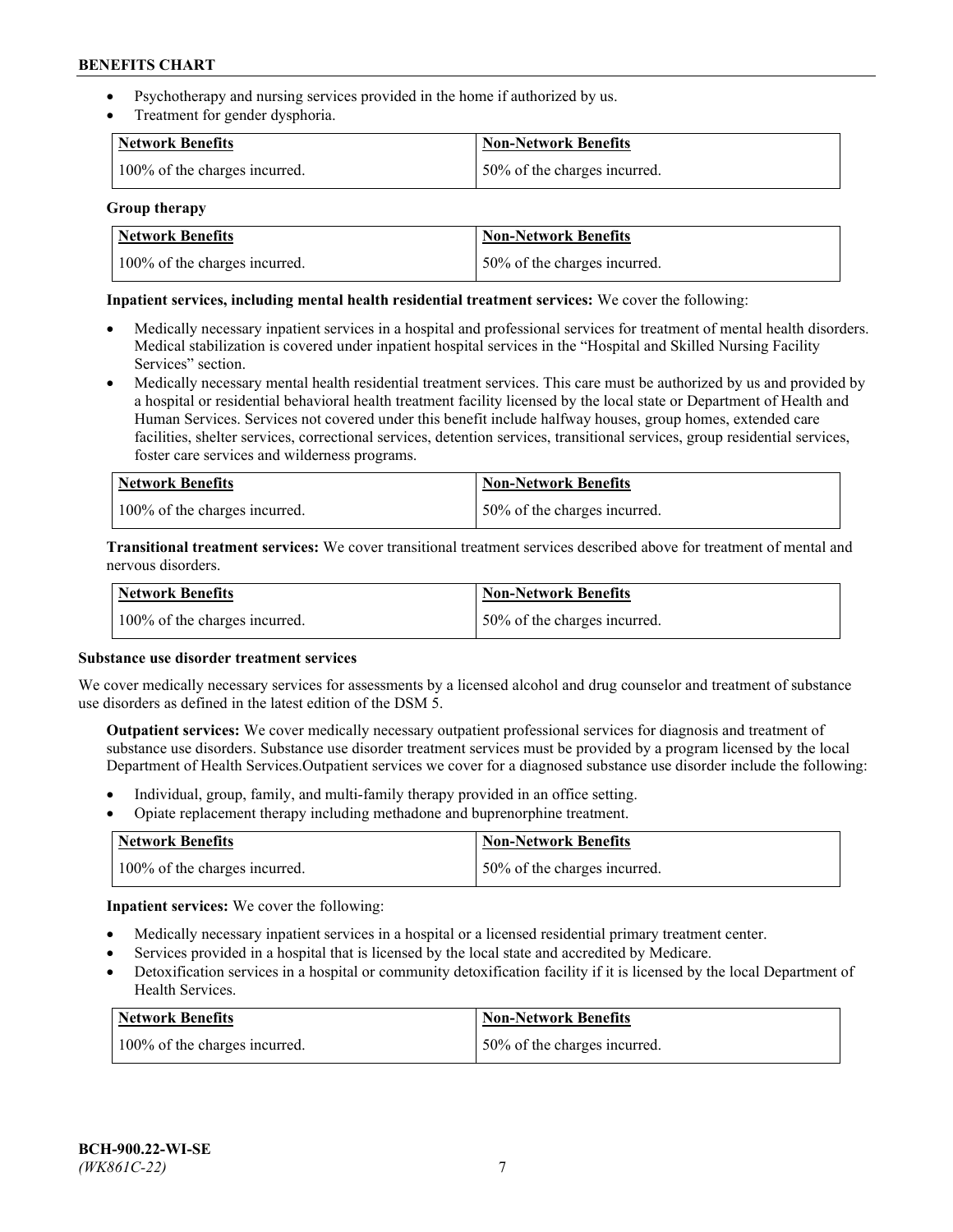**Transitional treatment services:** We cover transitional treatment services described above for treatment of substance use disorders.

| Network Benefits              | <b>Non-Network Benefits</b>   |
|-------------------------------|-------------------------------|
| 100% of the charges incurred. | 150% of the charges incurred. |

**Out-of-area services for Wisconsin students:** If a dependent child is a student in a school located in Wisconsin, but outside of our service area, we cover mental health and substance use disorder services as required under Wisconsin Statute 609.655.

- The student may have a clinical assessment from a local, non-network mental health or substance use disorder treatment provider at the network benefit level when prior authorized by us.
- If outpatient services are recommended in the clinical assessment, five outpatient visits from a non-network provider will be covered at the network benefit level.
- Our Medical Director will determine the need for continuing treatment by the non-network provider; additional visits may be approved.
- Coverage for the outpatient services will not be provided if the recommended treatment would keep the student from attending school on a regular basis or if the student is no longer attending the school full-time.

This benefit is subject to the limitations shown in this "Behavioral Health Services" section.

| Network Benefits              | <b>Non-Network Benefits</b> |
|-------------------------------|-----------------------------|
| 100% of the charges incurred. | Not applicable.             |

A dependent child enrolled in a school outside of the state of Wisconsin is not eligible for this benefit.

## **Not Covered:**

See "Services Not Covered" in the Certificate.

## **CHIROPRACTIC SERVICES**

## **Covered Services:**

We cover chiropractic services for rehabilitative care. Chiropractic services are adjustments to any abnormal articulations of the human body, especially those of the spinal column, for the purpose of giving freedom of action to impinged nerves that may cause pain or deranged function.

Massage therapy which is performed in conjunction with other treatment/modalities by a chiropractor, is part of a prescribed treatment plan and is not billed separately is covered.

| <b>Network Benefits</b>       | <b>Non-Network Benefits</b>  |
|-------------------------------|------------------------------|
| 100% of the charges incurred. | 50% of the charges incurred. |

#### **Not Covered:**

- Massage therapy for the purpose of comfort or convenience of the Insured.
- See "Services Not Covered" in the Certificate.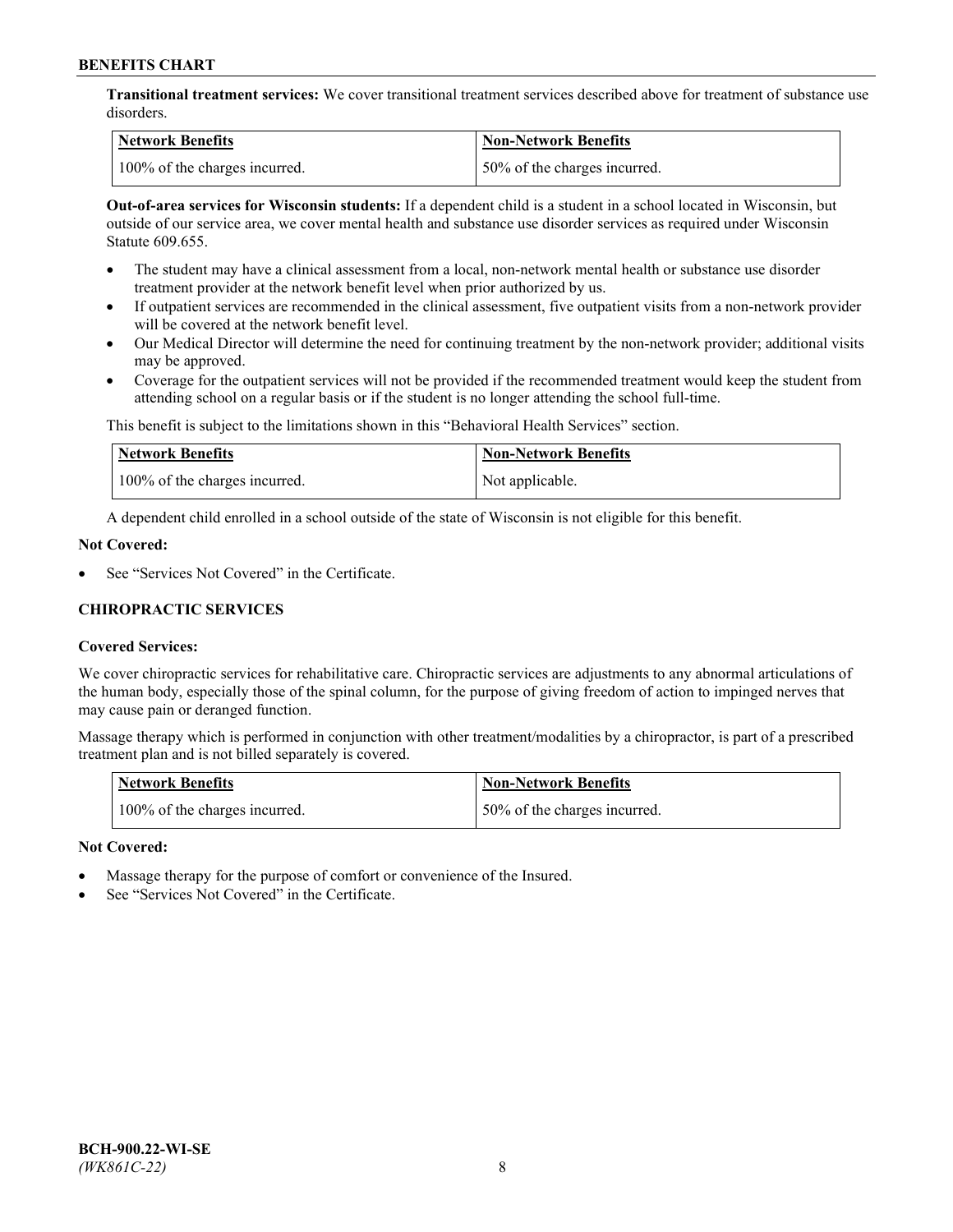# **CLINICAL TRIALS**

## **Covered Services:**

We cover certain routine services if you participate in a Phase I, Phase II, Phase III or Phase IV approved clinical trial that is conducted in relation to the prevention, detection, or treatment of cancer or other life-threatening disease or condition as defined in the Affordable Care Act. Approved clinical trials include (1) federally funded trials when the study or investigation is approved or funded by any of the federal agencies defined in the Public Health Services Act, section 2709 (d) (1) (A); (2) the study or investigation is conducted under an investigational new drug application reviewed by the Food and Drug Administration; and (3) the study or investigation is a drug trial that is exempt from having such an investigational new drug application. We cover routine patient costs for services that would be eligible under the Certificate and this Benefits Chart if the service were provided outside of a clinical trial.

| <b>Network Benefits</b>                                 | <b>Non-Network Benefits</b>                           |
|---------------------------------------------------------|-------------------------------------------------------|
| Coverage level is same as corresponding Network         | Coverage level is same as corresponding               |
| Benefits, depending on type of service provided such as | Non-Network Benefits, depending on type of service    |
| Office Visits for Illness or Injury, Inpatient or       | provided such as Office Visits for Illness or Injury, |
| Outpatient Hospital Services.                           | Inpatient or Outpatient Hospital Services.            |

## **Not Covered:**

- The investigative or experimental item, device or service itself.
- Items or services that are provided solely to satisfy data collection and analysis needs and that are not used in the direct clinical management of the patient.
- A service that is clearly inconsistent with widely accepted and established standards of care for a particular diagnosis.
- See "Services Not Covered" in the Certificate.

# **DENTAL SERVICES**

## **Covered Services:**

We cover services as described below.

**Accidental dental services:** We cover dentally necessary services to treat and restore damage done to sound, natural, unrestored teeth as a result of an accidental injury. Coverage is for damage caused by external trauma to face and mouth only, not for cracked or broken teeth, which result from biting or chewing. We cover restorations, root canals, crowns and replacement of teeth lost that are directly related to the accident in which the Insured was involved. We cover initial exam, x-rays and palliative treatment including extractions, and other oral surgical procedures directly related to the accident. Subsequent treatment must be initiated within the specified time-frame and must be directly related to the accident. We do not cover restoration and replacement of teeth that are not "sound and natural" at the time of the accident.

Full mouth rehabilitations to correct occlusion (bite) and malocclusion (misaligned teeth not due to the accident) are not covered.

When an implant-supported dental prosthetic treatment is pursued, the accidental dental benefit will be applied to the prosthetic procedure. Benefits are limited to the amount that would be paid toward the placement of a removable dental prosthetic appliance that could be used in the absence of implant treatment. Care must be provided or pre-authorized by a HealthPartners dentist.

| <b>Network Benefits</b>       | <b>Non-Network Benefits</b>  |
|-------------------------------|------------------------------|
| 100% of the charges incurred. | 50% of the charges incurred. |

For all accidental dental services, treatment and/or restoration must be initiated within six months of the date of the injury. Coverage is limited to the initial course of treatment and/or initial restoration. Services must be provided within 24 months of the date of injury to be covered.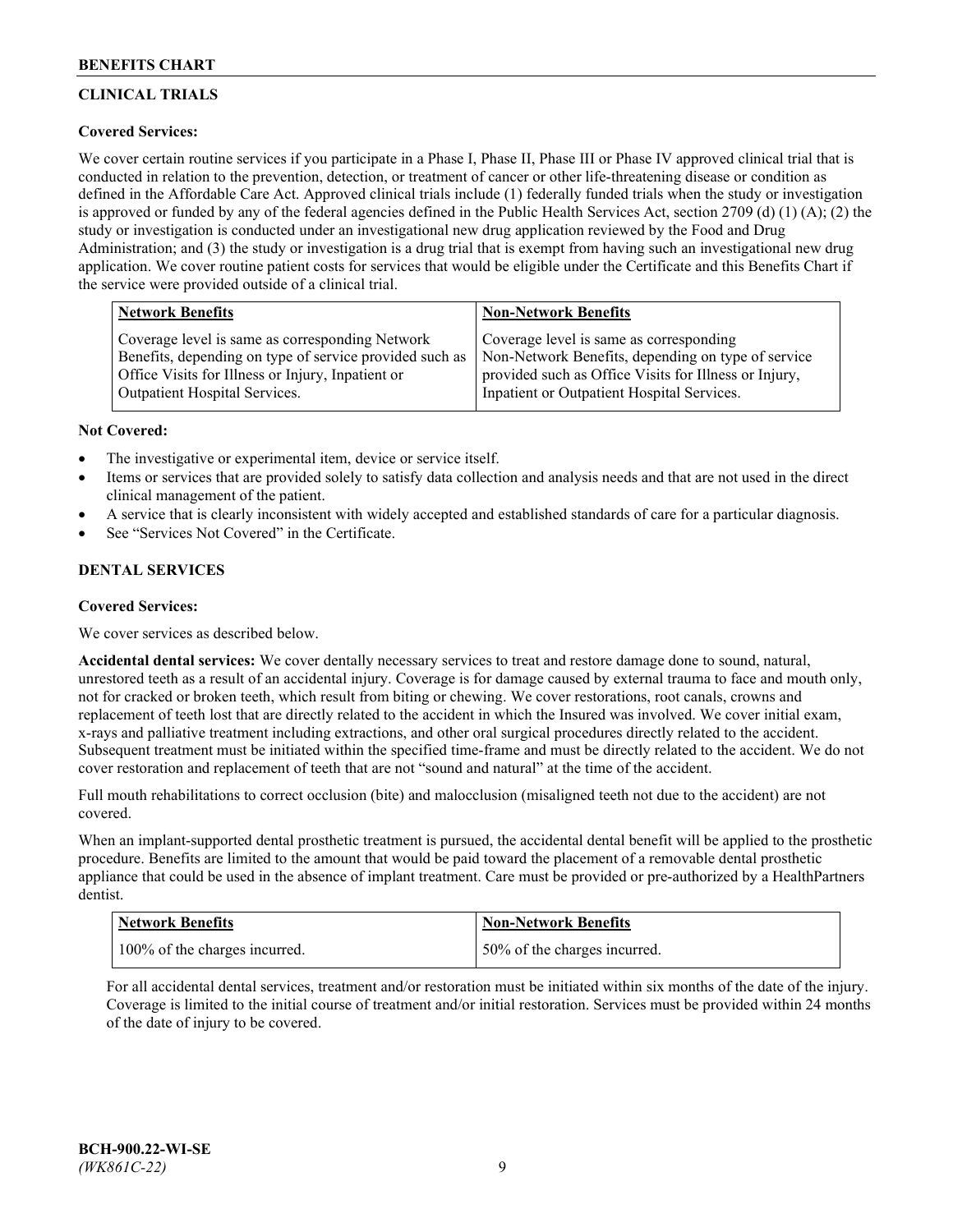# **Medical referral dental services**

**Medically necessary outpatient dental services:** We cover medically necessary outpatient dental services. Coverage is limited to dental services required for treatment of an underlying medical condition, e.g., removal of teeth to complete radiation treatment for cancer of the jaw, cysts and lesions.

| Network Benefits              | Non-Network Benefits         |
|-------------------------------|------------------------------|
| 100% of the charges incurred. | 50% of the charges incurred. |

**Medically necessary hospitalization and anesthesia for dental care:** We cover medically necessary hospitalization for dental care. This is limited to charges incurred by an Insured who: (1) is a child under age 5; (2) is severely disabled; (3) has a medical condition, and requires hospitalization or general anesthesia for dental care treatment; or (4) is a child between ages 5 and 12 and care in dental offices has been attempted unsuccessfully and usual methods of behavior modification have not been successful, or when extensive amounts of restorative care, exceeding four appointments, are required. Coverage is limited to facility and anesthesia charges. Oral surgeon/dentist professional fees are not covered. The following are examples, though not all-inclusive, of medical conditions which may require hospitalization for dental services: severe asthma, severe airway obstruction or hemophilia. Hospitalization required due to the behavior of the Insured or due to the extent of the dental procedure is not covered.

| Network Benefits              | <b>Non-Network Benefits</b>  |
|-------------------------------|------------------------------|
| 100% of the charges incurred. | 50% of the charges incurred. |

**Medical complications of dental care:** We cover medical complications of dental care. Treatment must be medically necessary care and related to medical complications of non-covered dental care, including complications of the head, neck, or substructures.

| Network Benefits              | Non-Network Benefits         |
|-------------------------------|------------------------------|
| 100% of the charges incurred. | 50% of the charges incurred. |

**Oral surgery:** We cover oral surgery. Coverage is limited to treatment of medical conditions requiring oral surgery, such as treatment of oral neoplasm, non-dental cysts, fracture of the jaws, trauma of the mouth and jaws, and any other oral surgery procedures provided as medically necessary dental services.

| <b>Network Benefits</b>       | <b>Non-Network Benefits</b>   |
|-------------------------------|-------------------------------|
| 100% of the charges incurred. | 150% of the charges incurred. |

**Treatment of cleft lip and cleft palate:** We cover treatment of cleft lip and cleft palate of a dependent child, including orthodontic treatment and oral surgery directly related to the cleft. Dental services which are not required for the treatment of cleft lip or cleft palate are not covered. If a dependent child covered under the Certificate and Benefits Chart is also covered under a dental plan which includes orthodontic services, that dental plan shall be considered primary for the necessary orthodontic services. Oral appliances are subject to the same copayment, conditions and limitations as durable medical equipment.

| <b>Network Benefits</b>                               | <b>Non-Network Benefits</b>                            |
|-------------------------------------------------------|--------------------------------------------------------|
| Coverage level is same as corresponding Network       | Coverage level is same as corresponding                |
| Benefits, depending on type of service provided, such | Non-Network Benefits, depending on type of service     |
| as Office Visits for Illness or Injury, Inpatient or  | provided, such as Office Visits for Illness or Injury, |
| Outpatient Hospital Services.                         | Inpatient or Outpatient Hospital Services.             |

**Treatment of temporomandibular disorder (TMD) and craniomandibular disorder (CMD):** We cover diagnostic procedures, surgical treatment and non-surgical treatment (including intraoral splint therapy devices) for temporomandibular disorder (TMD) and craniomandibular disorder (CMD), which is medically necessary care. Dental services which are not required to directly treat TMD or CMD are not covered.

| <b>Network Benefits</b>       | <b>Non-Network Benefits</b>   |
|-------------------------------|-------------------------------|
| 100% of the charges incurred. | 150% of the charges incurred. |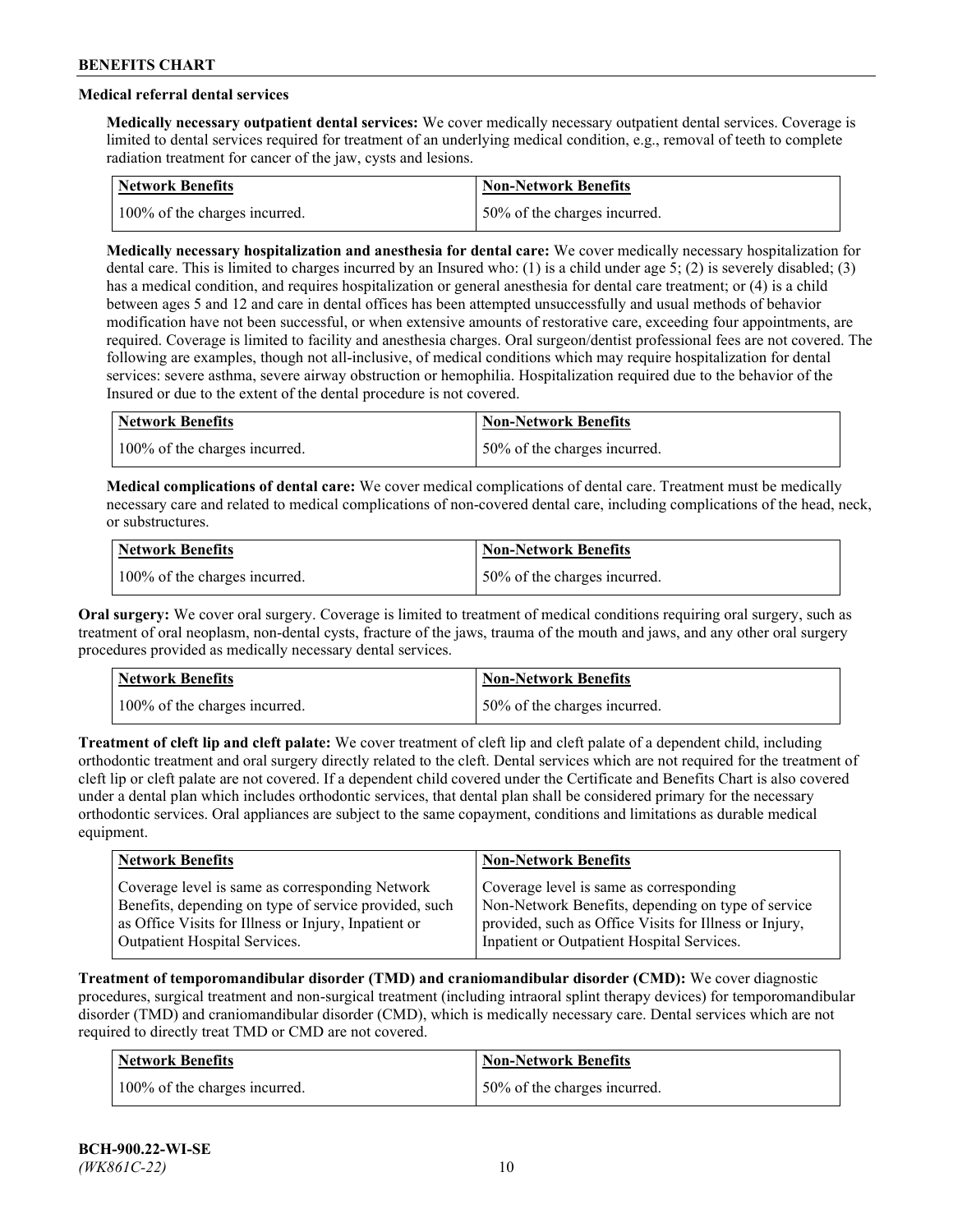# **Not Covered:**

- Dental treatment, procedures or services not listed in this Benefits Chart.
- Accident-related dental services if treatment is: (1) provided to teeth which are not sound and natural; (2) to teeth which have been restored; (3) initiated beyond six months from the date of the injury; (4) received beyond the initial treatment or restoration; or (5) received beyond 24 months from the date of injury.
- Oral surgery to remove wisdom teeth.
- Orthognathic treatment or procedures and all related services.
- See "Services Not Covered" in the Certificate.

## **DIABETES AND HYPERTENSION DISEASE MANAGEMENT PROGRAM**

## **Covered Services:**

If you meet criteria for coverage, you may qualify for the Diabetes and/or Hypertension Disease Management Program.

The program covers group health coaching which focuses on weight loss, exercise, behavior modification and health education through Omada Health.

| Network Benefits                                            | <b>Non-Network Benefits</b> |
|-------------------------------------------------------------|-----------------------------|
| 100% of the charges incurred.<br>Deductible does not apply. | Not applicable.             |

## **Not Covered:**

See "Services Not Covered" in the Certificate.

# **DIABETIC EQUIPMENT AND SUPPLIES**

## **Covered Services:**

We cover physician prescribed medically appropriate and necessary drugs and supplies used in the management and treatment of diabetes for Insureds with gestational, Type I or Type II diabetes including durable diabetic equipment and disposable supplies, as described below.

Certain items are only covered if your condition meets our coverage criteria and obtained through an authorized vendor. For more information on what we cover and any prior authorization requirements, call Member Services or log on to your "*my*HealthPartners" account at [healthpartners.com.](http://www.healthpartners.com/)

Insulin and medications for diabetes are covered as outpatient drugs under the "Prescription Drug Services" section.

**Pumps and pump supplies.** These include diabetic insulin pumps, diabetic infusion pumps and infusion pump supplies such as infusion sets, tubing, connectors and syringe reservoirs.

| <b>Network Benefits</b>                                                                 | <b>Non-Network Benefits</b>  |
|-----------------------------------------------------------------------------------------|------------------------------|
| Pumps received at a pharmacy:<br>100% of the charges incurred.                          | 50% of the charges incurred. |
| Pumps received from a non-pharmacy<br>approved vendor:<br>100% of the charges incurred. |                              |

## **All other durable equipment and diabetic supplies**

Durable Diabetic Equipment and Supplies. These include continuous glucose monitoring system (CGMS), transmitter, sensors and receivers, diabetic blood glucose monitors and control/calibrating solutions (for checking accuracy or testing equipment and test strips).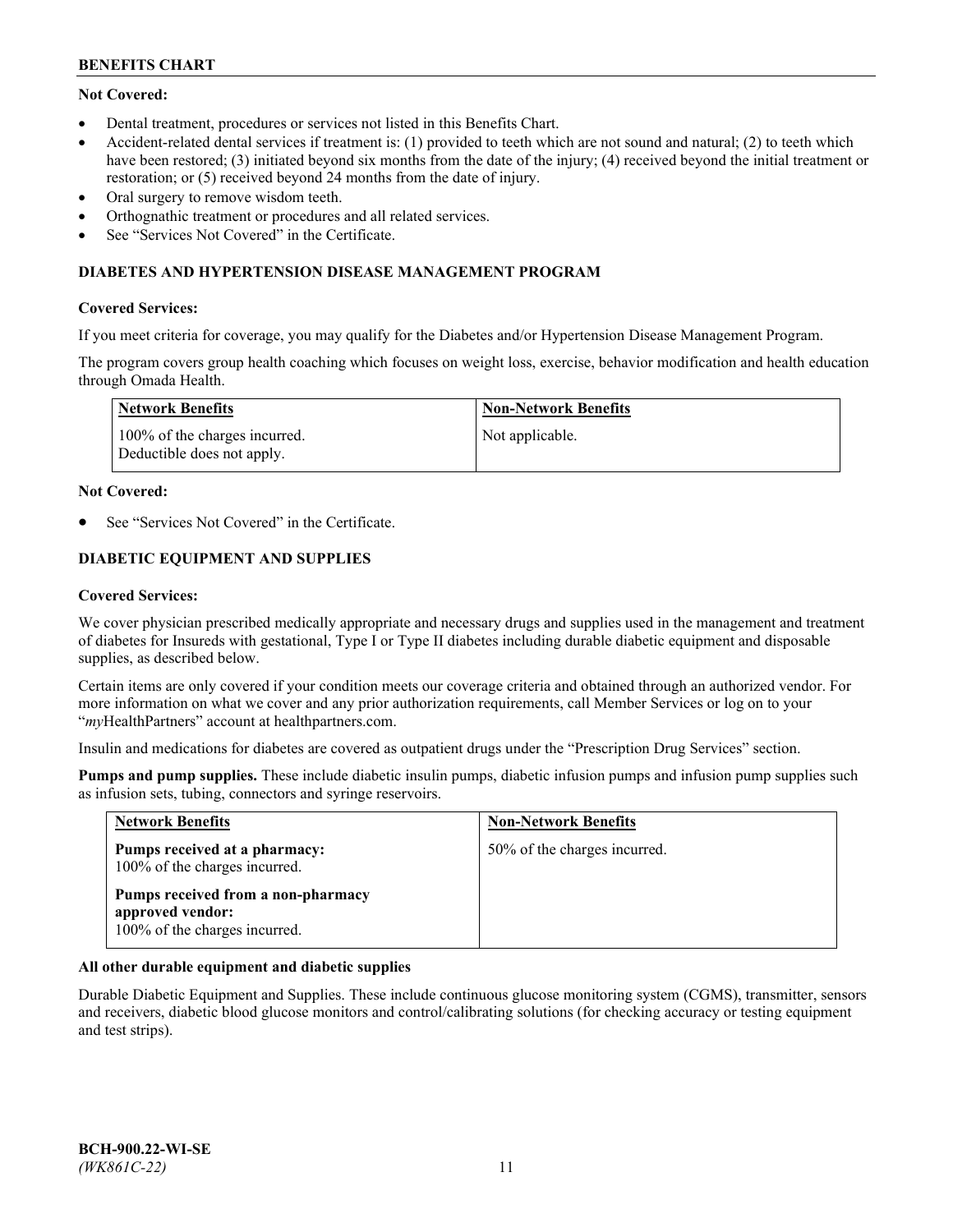Disposable Diabetic Supplies. These are one-time use supplies, including syringes, lancets, lancet devices, blood and urine ketone test strips, and needles.

Certain diabetic supplies and equipment must be purchased at a pharmacy.

| <b>Network Benefits</b>                                                                                               | <b>Non-Network Benefits</b>  |
|-----------------------------------------------------------------------------------------------------------------------|------------------------------|
| If received through a pharmacy:<br>100% of the charges incurred.                                                      | 50% of the charges incurred. |
| If received through a non-pharmacy provider:<br>100% of the charges incurred if purchased from an<br>approved vendor. |                              |

## **Limitations:**

- No more than a 93-day supply of diabetic supplies are covered and dispensed at a time.
- We require that certain diabetic supplies and equipment be purchased at a pharmacy.
- Diabetic supplies and equipment are limited to certain models and brands.
- Durable medical equipment and supplies must be obtained from or repaired by approved vendors.
- Covered services and supplies are based on established medical policies which are subject to periodic review and modification by the medical directors. Our coverage policy for diabetic supplies includes information on our required models and brands. These medical policies (medical coverage criteria) are available by calling Member Services, or logging on to your "myHealthPartners" account at [healthpartners.com.](http://www.healthpartners.com/)

## **Not Covered:**

- Replacement or repair of any covered items, if the items are (i) damaged or destroyed by misuse, abuse or carelessness, (ii) lost; or (iii) stolen.
- Duplicate or similar items.
- Labor and related charges for repair of any covered items which are more than the cost of replacement by an approved vendor.
- Batteries for monitors and equipment.
- Sales tax, mailing, delivery charges, service call charges.
- See "Services Not Covered" in the Certificate.

# **DIAGNOSTIC IMAGING SERVICES**

#### **Covered Services:**

We cover diagnostic imaging, when ordered by a provider and provided in a clinic or outpatient hospital facility.

For Network Benefits, non-emergent, scheduled outpatient Magnetic Resonance Imaging (MRI) and Computed Tomography (CT) must be provided at a designated facility. Your physician or facility will obtain or verify prior authorization for these services, as needed.

We cover services provided in a clinic or outpatient hospital facility. To see the benefit level for inpatient hospital or skilled nursing facility services, see benefits under "Inpatient Hospital and Skilled Nursing Facility Services".

#### **Outpatient magnetic resonance imaging (MRI) and computed tomography (CT)**

| <b>Network Benefits</b>       | <b>Non-Network Benefits</b>  |
|-------------------------------|------------------------------|
| 100% of the charges incurred. | 50% of the charges incurred. |

#### **All other outpatient diagnostic imaging services**

#### **Services for illness or injury**

| <b>Network Benefits</b>       | <b>Non-Network Benefits</b>  |
|-------------------------------|------------------------------|
| 100% of the charges incurred. | 50% of the charges incurred. |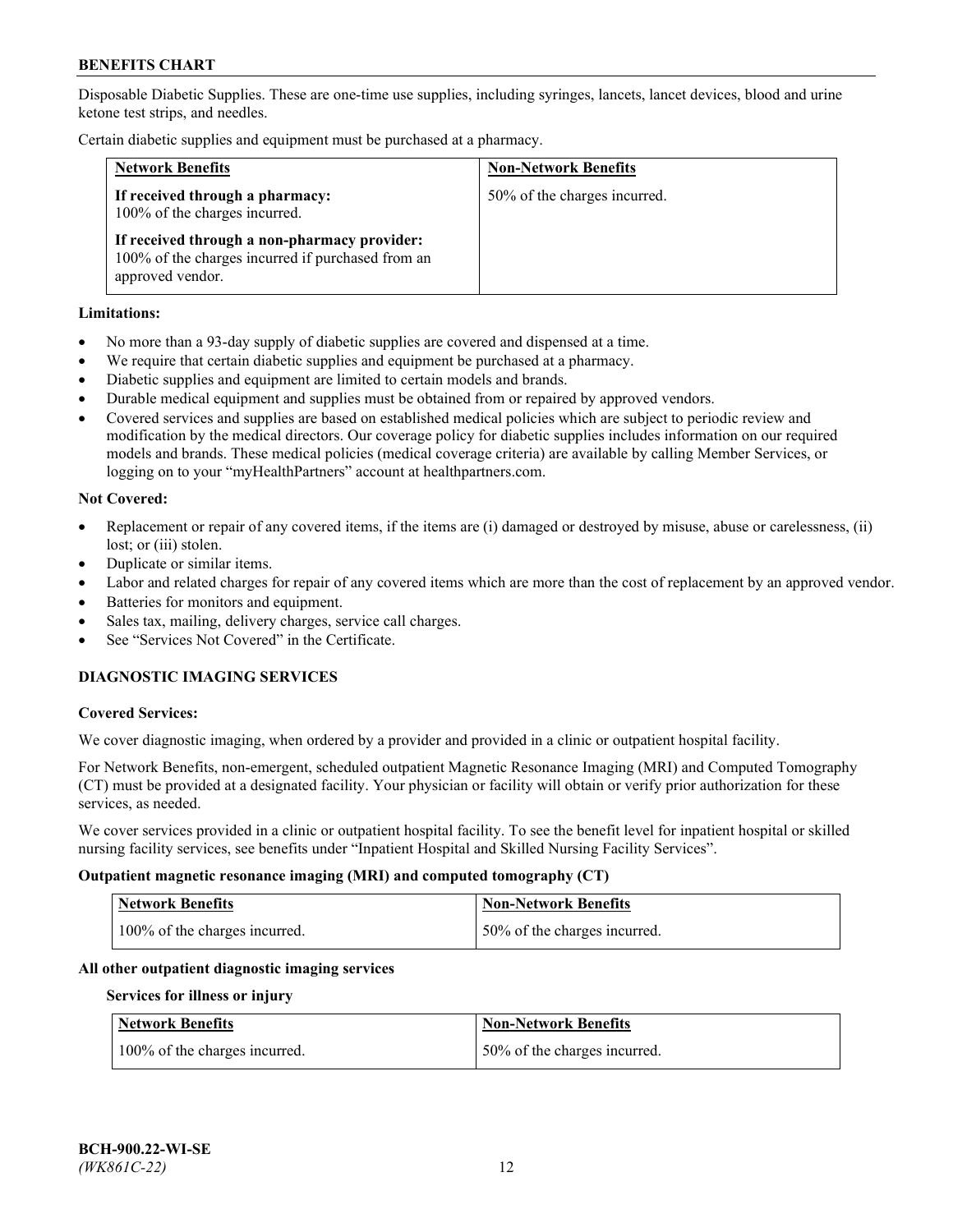## **Preventive services (MRI/CT procedures are not considered preventive)**

Diagnostic imaging services associated with preventive services are covered at the benefit level shown in the "Preventive Services" section of this Benefits Chart.

#### **Not Covered:**

See "Services Not Covered" in the Certificate.

# **DURABLE MEDICAL EQUIPMENT, PROSTHETICS, ORTHOTICS AND SUPPLIES**

#### **Covered Services:**

We cover equipment and services, as described below.

We cover durable medical equipment and services, prosthetics, orthotics and supplies, subject to the limitations below, including certain disposable supplies and enteral feedings.

We cover external hearing aids, cochlear implants, and related treatment prescribed by a physician or by a licensed audiologist for Insureds under 18 years of age who have hearing loss.

We also cover basic hearing aids for Insureds age 18 or older for the correction of a hearing impairment.

Osseointegrated or bone-anchored hearing aids are only covered for Insureds who have hearing loss that is not correctable by any other procedure.

Hearing aids are limited to one basic, standard hearing aid for each ear every three years.

A basic hearing aid is defined as a hearing device that consists of a microphone, amplifier, volume control, battery and receiver, which is up to date using the latest technology. It does not include upgrades above and beyond the functionality of a basic hearing aid, including, but not limited to, hearing improvements for group settings, background noise, Bluetooth/remote control functionality, or extended warranties. Charges for upgrades above the cost of a basic, standard hearing aid are not covered.

Diabetic equipment and supplies are covered under the "Diabetic Equipment and Supplies" section.

#### **Special dietary treatment for phenylketonuria (PKU) if it meets our medical coverage criteria**

| <b>Network Benefits</b>       | <b>Non-Network Benefits</b>  |
|-------------------------------|------------------------------|
| 100% of the charges incurred. | 50% of the charges incurred. |

#### **Oral amino acid based elemental formula if it meets our medical coverage criteria**

| <b>Network Benefits</b>       | Non-Network Benefits         |
|-------------------------------|------------------------------|
| 100% of the charges incurred. | 50% of the charges incurred. |

#### **All other durable medical equipment, prosthetics, orthotics and supplies**

| <b>Network Benefits</b>       | <b>Non-Network Benefits</b>  |
|-------------------------------|------------------------------|
| 100% of the charges incurred. | 50% of the charges incurred. |

#### **Limitations:**

Coverage of durable medical equipment is limited by the following:

- Payment will not exceed the cost of an alternate piece of equipment or service that is effective and medically necessary.
- For prosthetic benefits, other than oral appliances for cleft lip and cleft palate, payment will not exceed the cost of an alternate piece of equipment or service that is effective, medically necessary and enables Insureds to conduct standard activities of daily living.
- We reserve the right to determine if an item will be approved for rental vs. purchase.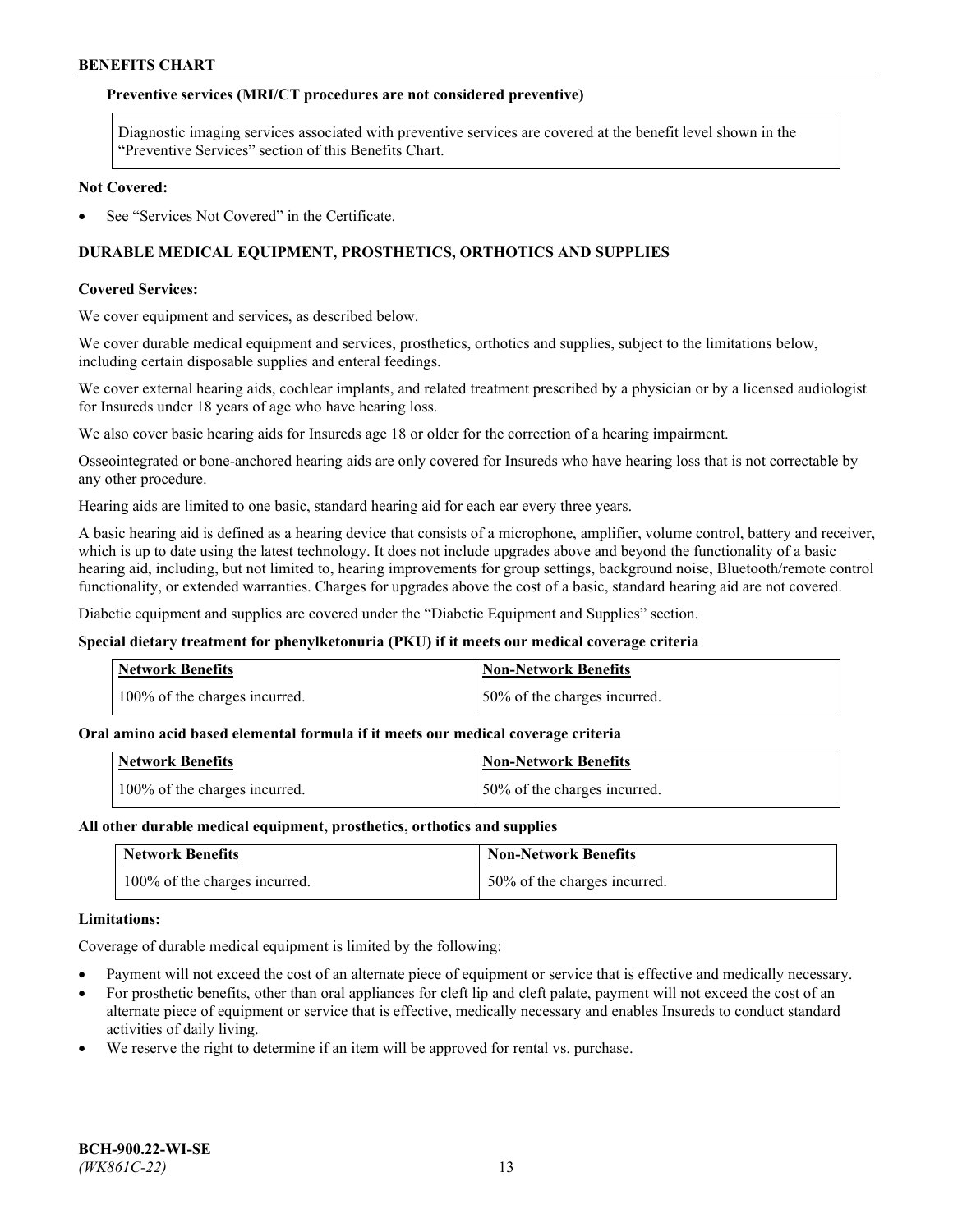- Durable medical equipment and supplies must be obtained from or repaired by approved vendors.
- Covered services and supplies are based on established medical policies which are subject to periodic review and modification by the medical or dental directors. Our medical policy for diabetic supplies includes information on our required models and brands. These medical policies (medical coverage criteria) are available by calling Member Services, or logging on to your "*my*HealthPartners" account a[t healthpartners.com.](http://www.healthpartners.com/)

# **Not Covered:**

Items which are not eligible for coverage include, but are not limited to:

- Replacement or repair of any covered items, if the items are (i) damaged or destroyed by misuse, abuse or carelessness, (ii) lost; or (iii) stolen.
- Duplicate or similar items.
- Labor and related charges for repair of any covered items which are more than the cost of replacement by an approved vendor.
- Sales tax, mailing, delivery charges, service call charges.
- Items which are primarily educational in nature or for hygiene, vocation, comfort, convenience or recreation.
- Communication aids or devices: equipment to create, replace or augment communication abilities including, but not limited to, speech processors, receivers, communication boards, or computer or electronic assisted communication.
- Implantable and osseointegrated or bone-anchored hearing aids and their fitting, except as specifically described in this Benefits Chart. This exclusion does not apply to cochlear implants.
- Eyeglasses, contact lenses and their fitting, measurement and adjustment, except as specifically described in this Benefits Chart.
- Hair prostheses (wigs).
- Household equipment which primarily has customary uses other than medical, such as, but not limited to, exercise cycles, air purifiers, central or unit air conditioners, water purifiers, non-allergenic pillows, mattresses or waterbeds.
- Household fixtures including, but not limited to, escalators or elevators, ramps, swimming pools and saunas.
- Modifications to the structure of the home including, but not limited to, wiring, plumbing or charges for installation of equipment.
- Vehicle, car or van modifications including, but not limited to, hand brakes, hydraulic lifts and car carrier.
- Rental equipment while owned equipment is being repaired by non-contracted vendors, beyond one month rental of medically necessary equipment.
- Other equipment and supplies, including but not limited to assistive devices, that we determine are not eligible for coverage.
- See "Services Not Covered" in the Certificate.

# **EMERGENCY AND URGENTLY NEEDED CARE SERVICES**

## **Covered Services:**

We cover services for emergency care and urgently needed care if the services are otherwise eligible for coverage under the Certificate.

**Urgently needed care.** These are services to treat an unforeseen illness or injury that:

- are required in order to prevent a serious deterioration in your health; and
- cannot be delayed until the next available clinic or office hours.

| <b>Network Benefits</b>       | <b>Non-Network Benefits</b> |
|-------------------------------|-----------------------------|
| 100% of the charges incurred. | See Network Benefits.       |

**Emergency care.** These are services to treat:

- the sudden, unexpected onset of illness or injury which, if left untreated or unattended until the next available clinic or office hours, would result in hospitalization; or
- a condition requiring professional health services immediately necessary to preserve life or stabilize health.

Emergency care includes emergency services as defined in Division BB, Title I, Section 102 of the Consolidated Appropriations Act of 2021.

When reviewing claims for coverage of emergency services, our medical director will take into consideration a reasonable layperson's belief that the circumstances required immediate medical care that could not wait until the next working day or next available clinic appointment.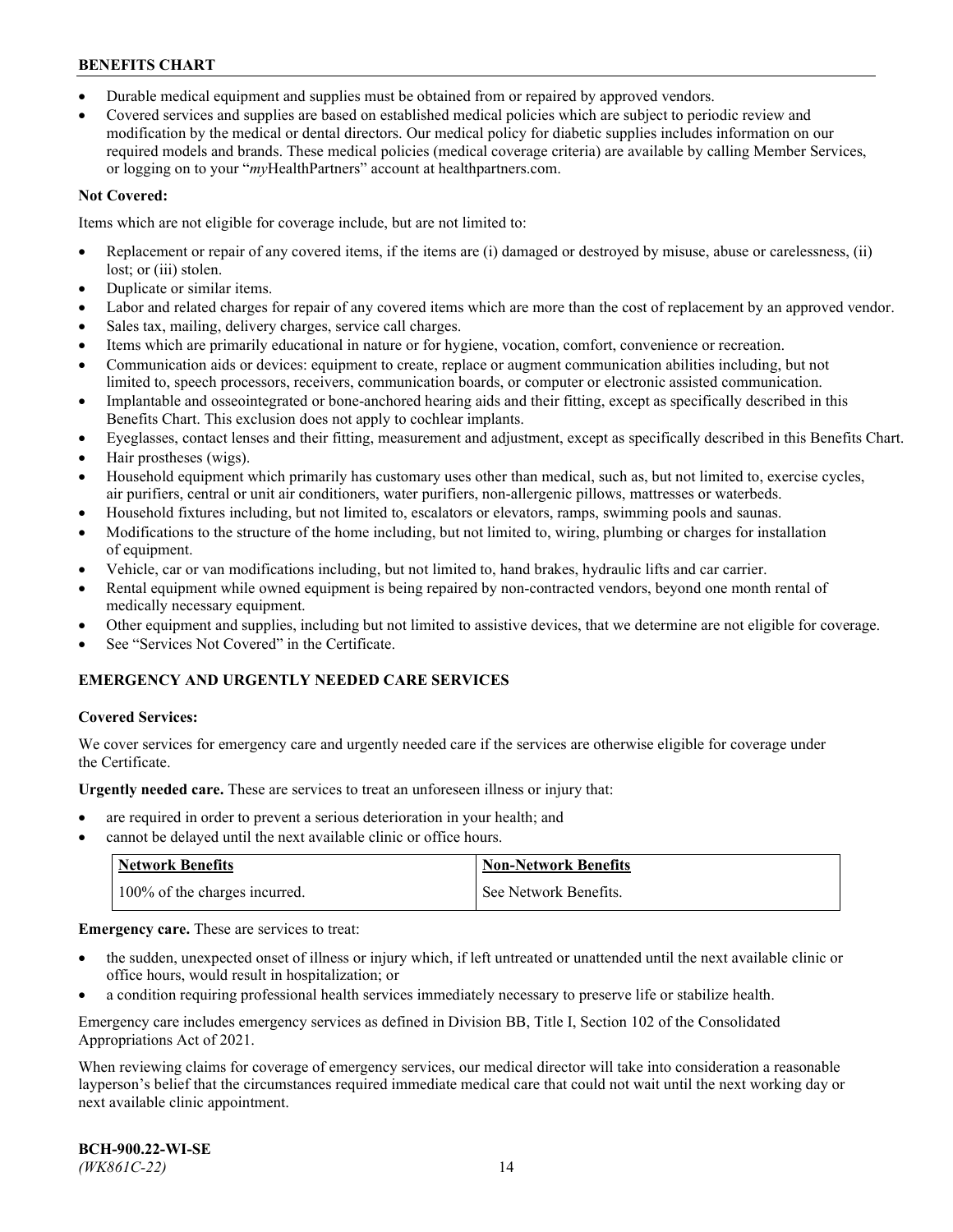## **Emergency care in a hospital emergency room, including professional services of a physician**

| <b>Network Benefits</b>       | <b>Non-Network Benefits</b> |
|-------------------------------|-----------------------------|
| 100% of the charges incurred. | See Network Benefits.       |

#### **Inpatient emergency care in a hospital**

| <b>Network Benefits</b>       | <b>Non-Network Benefits</b> |
|-------------------------------|-----------------------------|
| 100% of the charges incurred. | See Network Benefits.       |

## **Not Covered:**

• See "Services Not Covered" in the Certificate.

# **GENE THERAPY**

## **Covered Services:**

We cover gene therapy treatment if it meets our medical coverage criteria.

| <b>Network Benefits</b>                                                                                                                                                                          | <b>Non-Network Benefits</b> |
|--------------------------------------------------------------------------------------------------------------------------------------------------------------------------------------------------|-----------------------------|
| Coverage level is same as corresponding Network<br>Benefits, depending on type of service provided such as<br>Office Visits for Illness or Injury, Inpatient or<br>Outpatient Hospital Services. | No coverage.                |

## **Limitations:**

- Gene therapy must be provided by a designated provider.
- Specific types of gene therapy are limited to therapies and conditions specified in our medical coverage criteria.

## **Not Covered:**

See "Services Not Covered" in the Certificate.

## **HEALTH EDUCATION**

## **Covered Services:**

We cover education for preventive services and education for the management of chronic health problems (such as diabetes).

| <b>Network Benefits</b>                                     | <b>Non-Network Benefits</b>  |
|-------------------------------------------------------------|------------------------------|
| 100% of the charges incurred.<br>Deductible does not apply. | 50% of the charges incurred. |

#### **Not Covered:**

See "Services Not Covered" in the Certificate.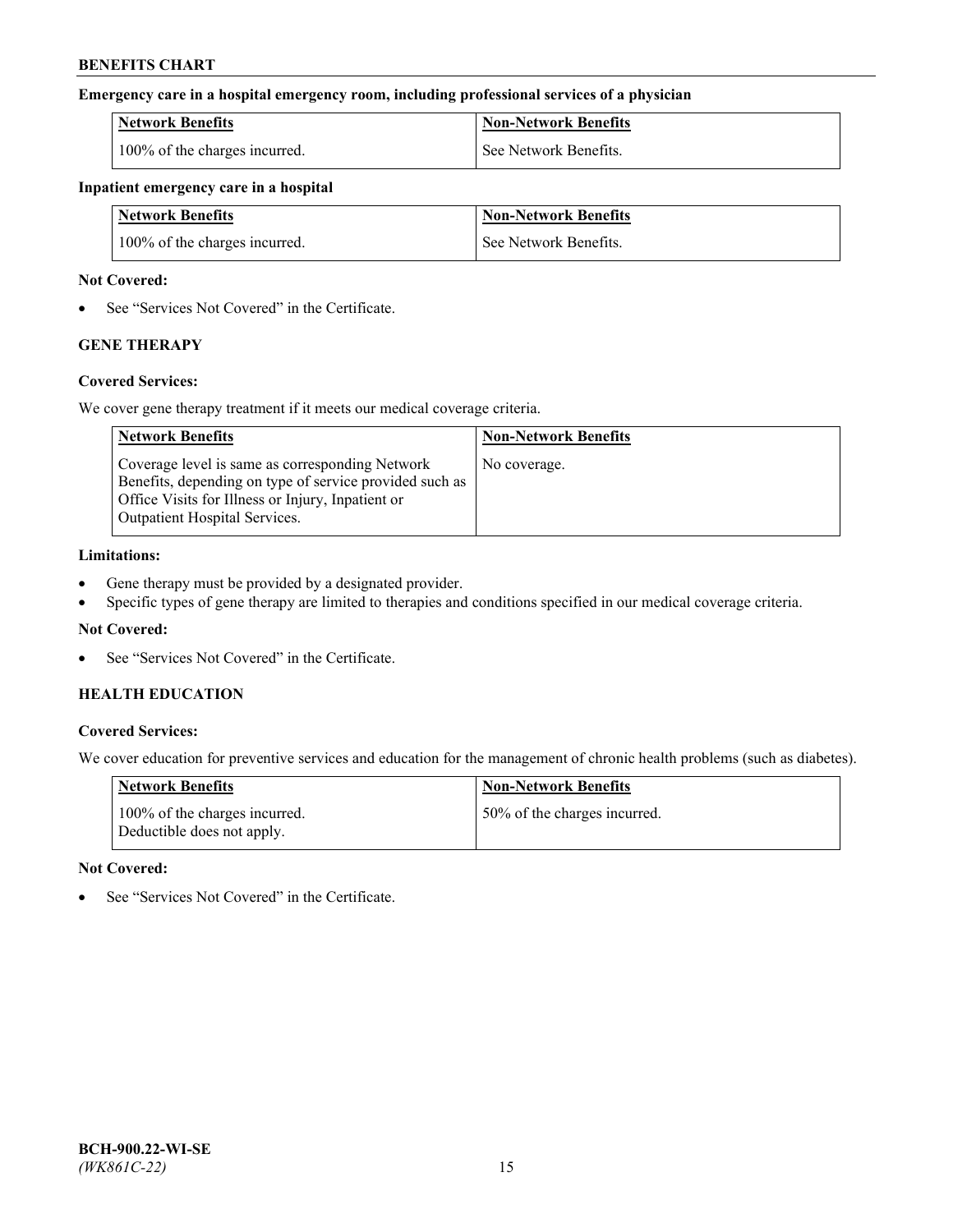# **HOME-BASED COMPREHENSIVE HEALTH RISK ASSESSMENT**

## **Covered Services:**

If you meet our criteria for coverage, you may qualify for our home-based comprehensive health risk assessment program. The program covers a health assessment with a designated nurse practitioner.

| Network Benefits                                            | <b>Non-Network Benefits</b> |
|-------------------------------------------------------------|-----------------------------|
| 100% of the charges incurred.<br>Deductible does not apply. | No coverage.                |

## **Not Covered:**

See "Services Not Covered" in the Certificate.

# **HOME HEALTH SERVICES**

## **Covered Services:**

We cover skilled nursing services, physical therapy, occupational therapy, speech therapy, respiratory therapy and other therapeutic services, non-routine prenatal and postnatal services, routine postnatal well child visits as described in our medical coverage criteria, phototherapy services for newborns, home health aide services and other eligible home health services when provided in your home, if you are homebound (i.e., unable to leave home without considerable effort due to a medical condition). Lack of transportation does not constitute homebound status. For phototherapy services for newborns and high risk prenatal services, supplies and equipment are included.

We cover total parenteral nutrition/intravenous ("TPN/IV") therapy, equipment, supplies and drugs in connection with IV therapy. IV line care kits are covered under Durable Medical Equipment.

We cover palliative care benefits. Palliative care includes symptom management, education and establishing goals of care. We waive the requirement that you be homebound for a limited number of home visits for palliative care (as shown in this Benefits Chart), if you have a life-threatening, non-curable condition which has a prognosis of survival of two years or less. Additional palliative care visits are eligible under the home health services benefit if you are homebound and meet all other requirements defined in this section.

You do not need to be homebound to receive total parenteral nutrition/intravenous ("TPN/IV") therapy.

Home health services are eligible and covered only when:

- medically necessary; and
- provided as rehabilitative care, terminal care or maternity care; and
- ordered by a physician, and included in the written home care plan.

## **Physical therapy, occupational therapy, speech therapy, respiratory therapy, home health aide services and palliative care**

| Network Benefits              | <b>Non-Network Benefits</b>  |
|-------------------------------|------------------------------|
| 100% of the charges incurred. | 50% of the charges incurred. |

**TPN/IV therapy, skilled nursing services, non-routine prenatal/postnatal services, and phototherapy**

| <b>Network Benefits</b>       | <b>Non-Network Benefits</b>  |
|-------------------------------|------------------------------|
| 100% of the charges incurred. | 50% of the charges incurred. |

Each 24-hour visit (or shifts up to 24-hour visits) equals one visit and counts toward the Maximum visits for all other services shown below. Any visit that lasts less than 24 hours regardless of the length of the visit, will count as one visit toward the Maximum visits for all other services shown below. All visits must be medically necessary and benefit eligible.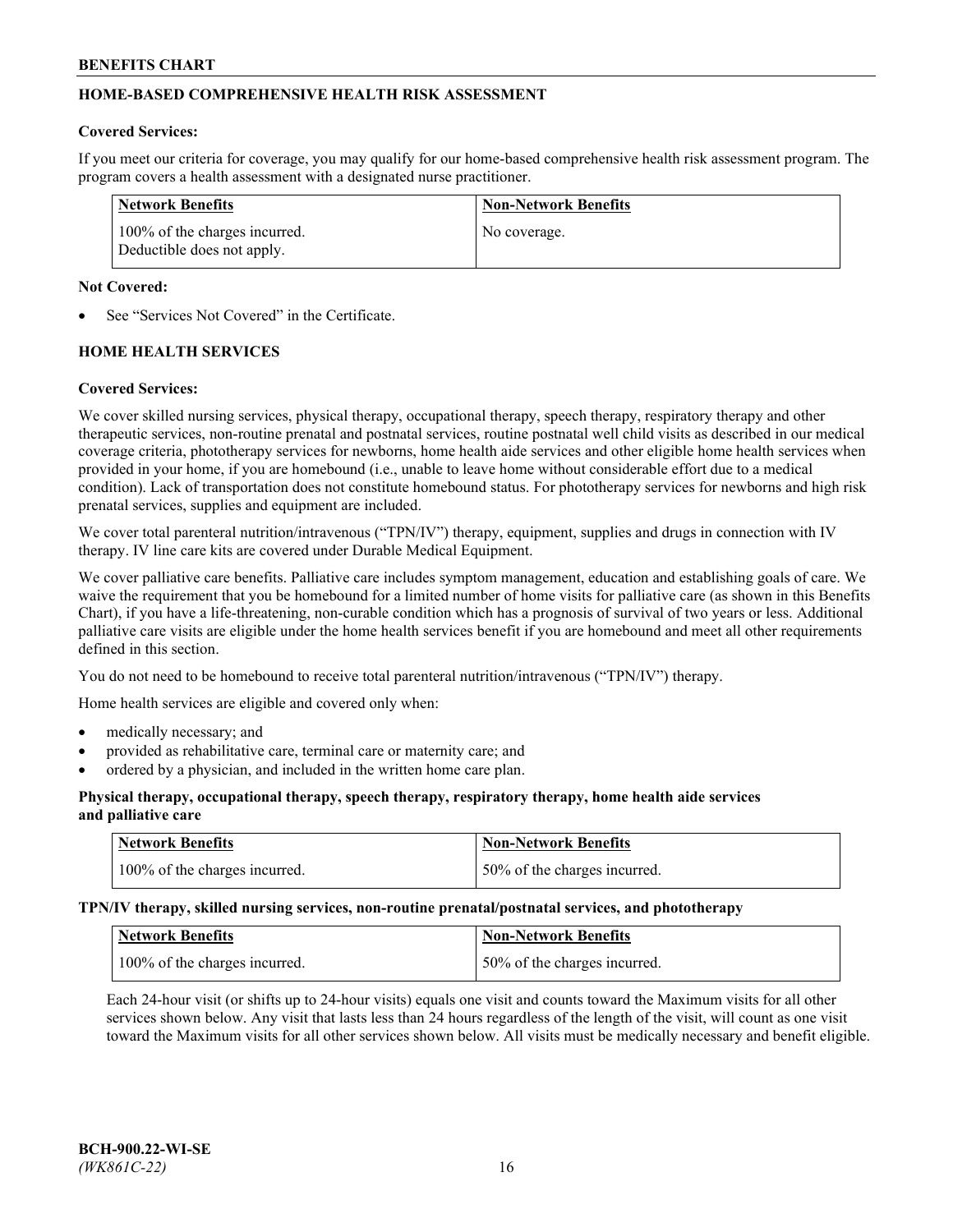## **Routine postnatal well child visit**

| <b>Network Benefits</b>                                     | <b>Non-Network Benefits</b>  |
|-------------------------------------------------------------|------------------------------|
| 100% of the charges incurred.<br>Deductible does not apply. | 50% of the charges incurred. |

#### **Maximum visits for palliative care**

If you are eligible to receive palliative care in the home and you are not homebound, there is a maximum of 12 visits per calendar year.

## **Maximum visits for all services other than palliative care**

| <b>Network Benefits</b>      | <b>Non-Network Benefits</b>  |
|------------------------------|------------------------------|
| 60 visits per calendar year. | 30 visits per calendar year. |

Each visit provided under the Network Benefits and Non-Network Benefits counts toward the maximums shown under both Maximum visits sections. The routine postnatal well child visits do not count toward the visit limit.

#### **Limitations:**

- Home health services are not provided as a substitute for a primary caregiver in the home or as relief (respite) for a primary caregiver in the home. We will not reimburse family members or residents in your home for the above services.
- A service shall not be considered a skilled nursing service merely because it is performed by, or under the direct supervision of, a licensed nurse. Where a service (such as tracheotomy suctioning or ventilator monitoring) or like services, can be safely and effectively performed by a non-medical person (or self-administered), without the direct supervision of a licensed nurse, the service shall not be regarded as a skilled nursing service, whether or not a skilled nurse actually provides the service. The unavailability of a competent person to provide a non-skilled service shall not make it a skilled service when a skilled nurse provides it. Only the skilled nursing component of so-called "blended" services (i.e. services which include skilled and non-skilled components) are covered under this Benefits Chart.

#### **Not Covered:**

- Financial or legal counseling services.
- Housekeeping or meal services in your home.
- Private duty nursing services.
- Services provided by a family member or enrollee, or a resident in the enrollee's home.
- Vocational rehabilitation and recreational or educational therapy. Recreation therapy is therapy provided solely for the purpose of recreation, including, but not limited to: (a) requests for physical therapy or occupational therapy to improve athletic ability, and (b) braces or guards to prevent sports injuries.
- See "Services Not Covered" in the Certificate.

# **HOME HOSPICE SERVICES**

#### **Applicable Definitions:**

**Part-time.** This is up to two hours of service per day, more than two hours is considered continuous care.

**Continuous Care.** This is from two to twelve hours of service per day provided by a registered nurse, licensed practical nurse, or home health aide, during a period of crisis in order to maintain a terminally ill patient at home.

**Appropriate Facility.** This is a nursing home, hospice residence, or other inpatient facility.

**Custodial Care Related to Hospice Services.** This means providing assistance in the activities of daily living and the care needed by a terminally ill patient which can be provided by primary caregiver (i.e., family member or friend) who is responsible for the patient's home care.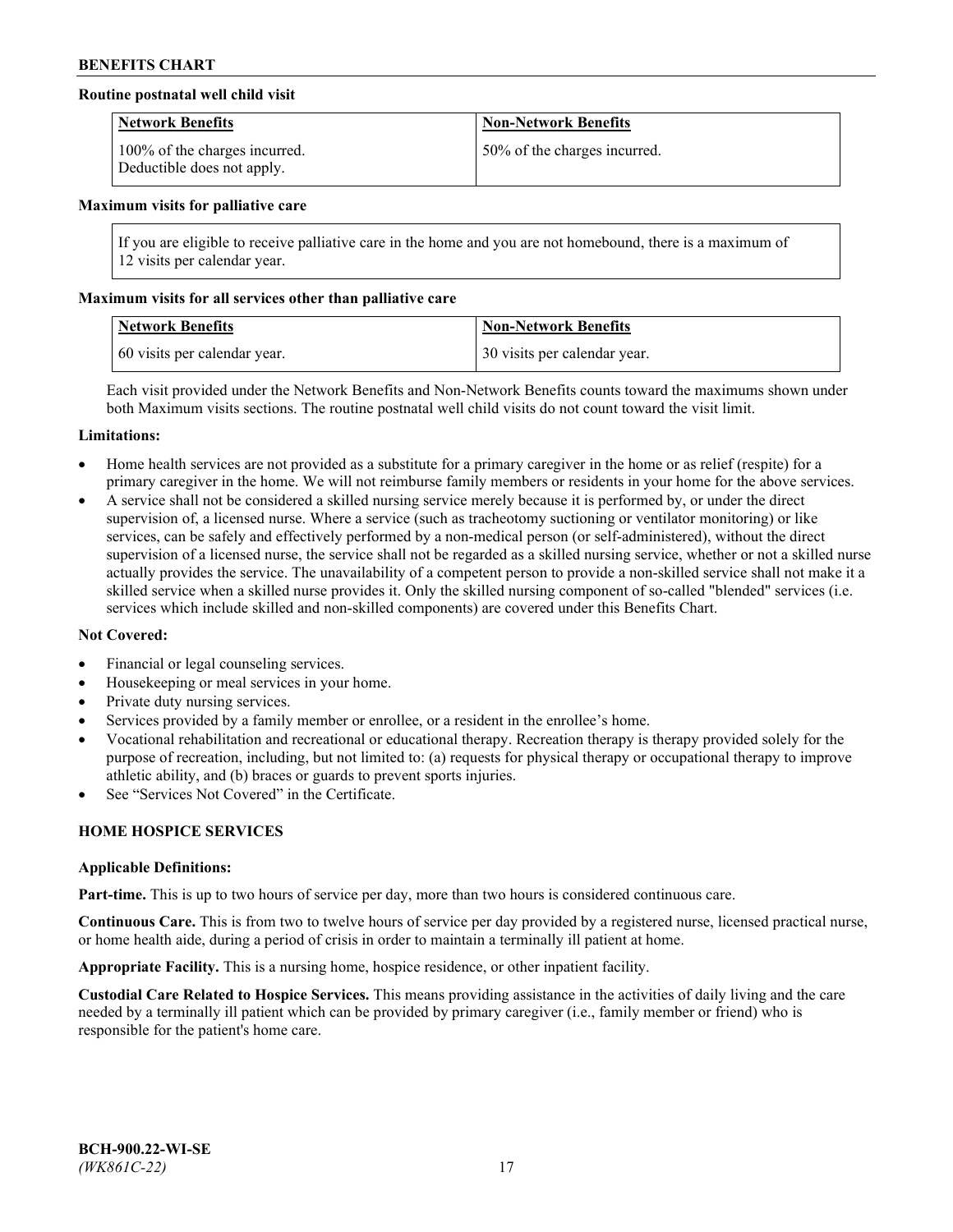## **Covered Services:**

**Home hospice program.** We cover the services described below if you are terminally ill and accepted as a home hospice program participant. You must meet the eligibility requirements of the program, and elect to receive services through the home hospice program. The services will be provided in your home, with inpatient care available when medically necessary as described below. If you elect to receive hospice services, you do so in lieu of curative treatment for your terminal illness for the period you are enrolled in the home hospice program.

**Eligibility:** In order to be eligible to be enrolled in the home hospice program, you must: (1) be a terminally ill patient (prognosis of six months or less); (2) have chosen a palliative treatment focus (i.e., emphasizing comfort and supportive services rather than treatment attempting to cure the disease or condition); and (3) continue to meet the terminally ill prognosis as reviewed by our medical director or his or her designee over the course of care. You may withdraw from the home hospice program at any time.

**Eligible services:** Hospice services include the following services provided in accordance with an approved hospice treatment plan.

- Home health services:
	- o Part-time care provided in your home by an interdisciplinary hospice team (which may include a physician, nurse, social worker, and spiritual counselor) and medically necessary home health services are covered.
	- o One or more periods of continuous care in your home or in a setting which provides day care for pain or symptom management, when medically necessary, will be covered.
- Inpatient services: We cover medically necessary inpatient services.
- Other services:
	- o Respite care is covered for care in your home or in an appropriate facility, to give your primary caregivers (i.e., family members or friends) rest and/or relief when necessary in order to maintain a terminally ill patient at home.
	- o Medically necessary medications for pain and symptom management.
	- o Semi-electric hospital beds and other durable medical equipment are covered.
	- Emergency and non-emergency care is covered.

| Network Benefits              | <b>Non-Network Benefits</b>  |
|-------------------------------|------------------------------|
| 100% of the charges incurred. | 50% of the charges incurred. |

Respite care is limited to 5 days per episode, and respite care and continuous care combined are limited to 30 days.

## **Not Covered:**

- Financial or legal counseling services.
- Housekeeping or meal services in your home.
- Custodial or maintenance care related to hospice services, whether provided in the home or in a nursing home.
- Any service not specifically described as covered services under this home hospice services benefits.
- Any services provided by members of your family or residents in your home.
- See "Services Not Covered" in the Certificate.

## **HOSPITAL AND SKILLED NURSING FACILITY SERVICES**

#### **Covered Services:**

We cover services as described below.

#### **Medical or surgical hospital services**

**Inpatient hospital services:** We cover the following medical or surgical services, for the treatment of acute illness or injury, which require the level of care only provided in an acute care facility. These services must be authorized by a physician.

Inpatient hospital services include: room and board; the use of operating or maternity delivery rooms; intensive care facilities; newborn nursery facilities; general nursing care, anesthesia, laboratory and diagnostic imaging services, radiation therapy, physical therapy, prescription drugs or other medications administered during treatment, blood and blood products (unless replaced), and blood derivatives, and other diagnostic or treatment related hospital services; physician and other professional medical and surgical services provided while in the hospital, including gender confirmation surgery that meets medical coverage criteria.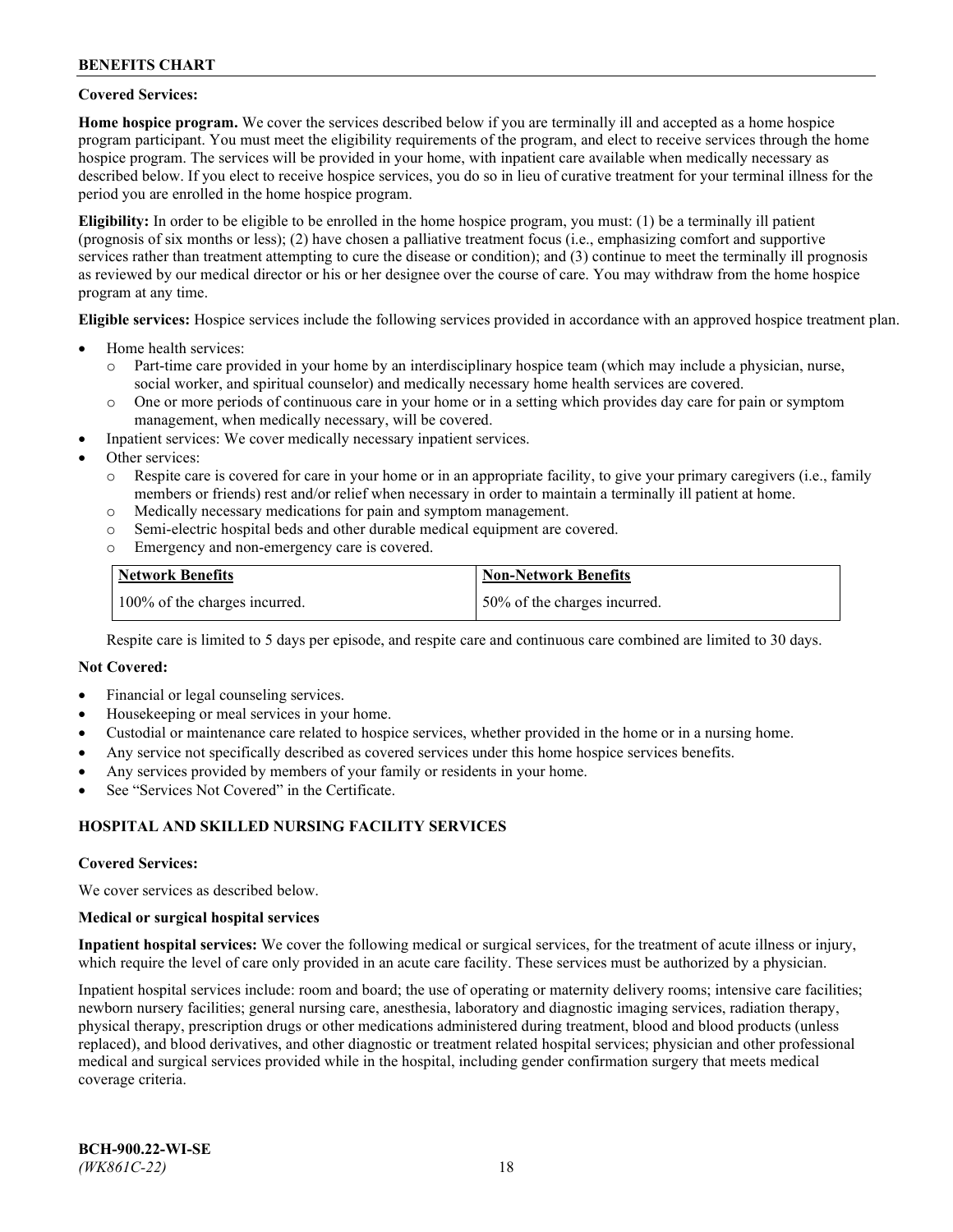We cover, following a vaginal delivery, a minimum of 48 hours of inpatient care for the mother and newborn child. We cover, following a caesarean section delivery, a minimum of 96 hours of inpatient care for the mother and newborn child.

Group health plans and health insurance issuers generally may not, under Federal law, restrict benefits for any hospital length of stay in connection with childbirth for the mother of newborn child to less than 48 hours following a vaginal delivery, or less than 96 hours following a caesarean section. However, Federal law generally does not prohibit the mother's or newborn's attending provider, after consulting with the mother, from discharging the mother or her newborn earlier than 48 hours (or 96 hours as applicable). In any case plans and issuers may not, under Federal law, require that a provider obtain authorization from the plan or the insurance issuer for prescribing a length of stay not in excess of 48 hours (or 96 hours).

| <b>Network Benefits</b>       | <b>Non-Network Benefits</b>  |
|-------------------------------|------------------------------|
| 100% of the charges incurred. | 50% of the charges incurred. |

Each Insured's admission or confinement, including that of a newborn child, is separate and distinct from the admission or confinement of any other Insured.

**Outpatient hospital, ambulatory care or surgical facility services:** We cover the following medical and surgical services, for diagnosis or treatment of illness or injury on an outpatient basis. These services must be authorized by a physician.

Outpatient services include: use of operating rooms, maternity delivery rooms or other outpatient departments, rooms or facilities; and the following outpatient services: general nursing care, anesthesia, laboratory and diagnostic imaging services, radiation therapy, physical therapy, drugs administered during treatment, blood and blood products (unless replaced), and blood derivatives, and other diagnostic or treatment related outpatient services; physician and other professional medical and surgical services provided while an outpatient, including colonoscopies (starting at age 50, or under age 50 for people at high risk of colorectal cancer), and gender confirmation surgery that meets medical coverage criteria.

For Network Benefits, non-emergent, scheduled outpatient Magnetic Resonance Imaging (MRI) and Computed Tomography (CT) must be provided at a designated facility. Your physician or facility will obtain or verify prior authorization for these services, as needed.

To see the benefit level for diagnostic imaging services, laboratory services and physical therapy, see benefits under Diagnostic Imaging Services, Laboratory Services and Physical Therapy in this Benefits Chart.

| <b>Network Benefits</b>       | <b>Non-Network Benefits</b>  |
|-------------------------------|------------------------------|
| 100% of the charges incurred. | 50% of the charges incurred. |

## **Skilled nursing facility care:**

We cover room and board, daily skilled nursing and related ancillary services for post-acute treatment and rehabilitative care of illness or injury that meets medical coverage criteria. Rehabilitation services are limited to services where significant measurable progress is expected to occur within a reasonable period of time.

| Network Benefits                             | <b>Non-Network Benefits</b>                  |
|----------------------------------------------|----------------------------------------------|
| 100% of the charges incurred.                | 50% of the charges incurred.                 |
| Limited to a 30-day maximum per confinement. | Limited to a 30-day maximum per confinement. |

Each day of services provided under the Network Benefits and Non-Network Benefits, combined, applies toward the maximum shown above.

## **Not Covered:**

- Services for items for personal convenience, such as television rental, are not covered.
- See "Services Not Covered" in the Certificate.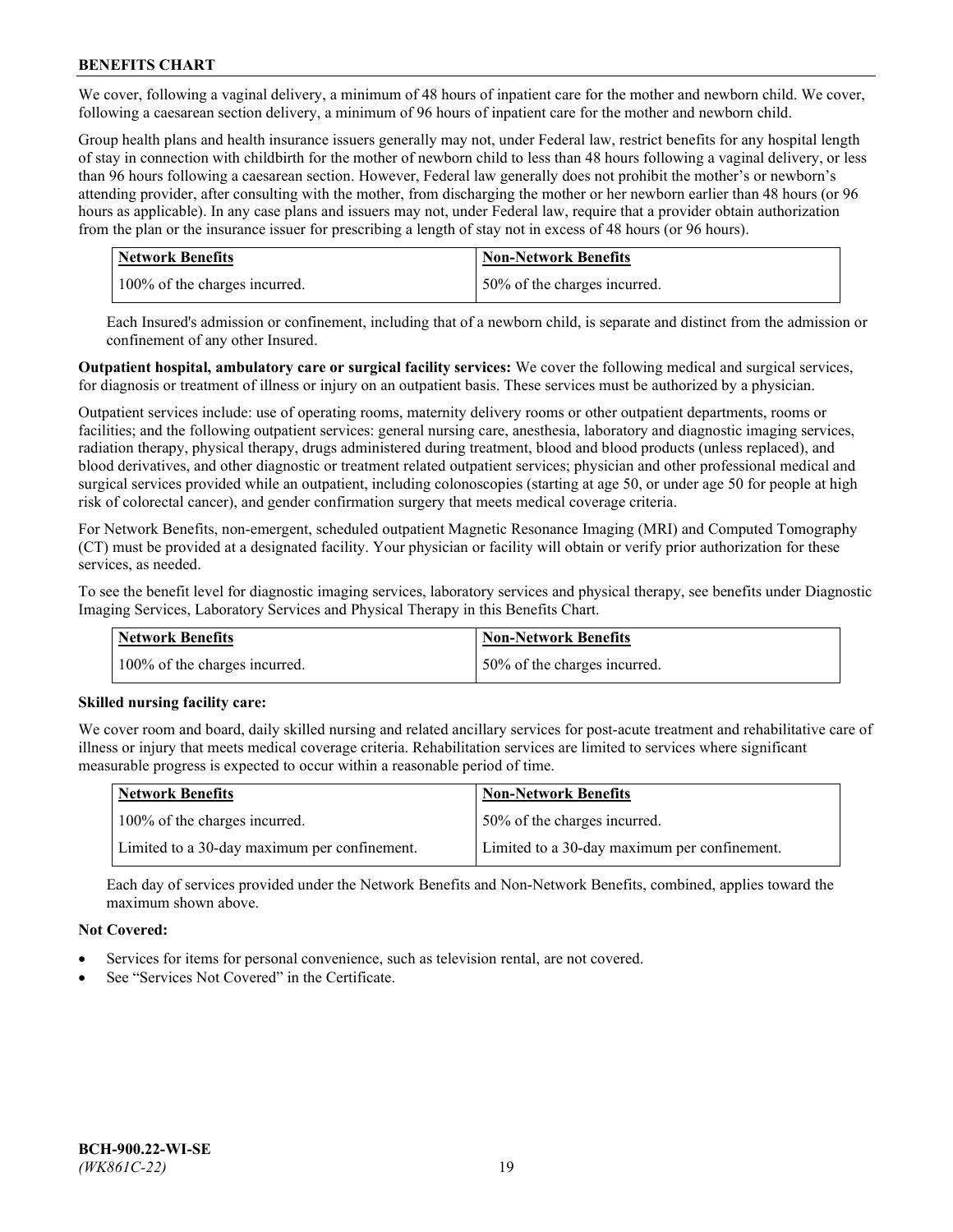# **INFERTILITY DIAGNOSIS**

# **Covered Services:**

We cover the diagnosis of infertility. These services include diagnostic procedures and tests provided in connection with an infertility evaluation, office visits and consultations to diagnose infertility.

| <b>Network Benefits</b>       | <b>Non-Network Benefits</b>  |
|-------------------------------|------------------------------|
| 100% of the charges incurred. | 50% of the charges incurred. |

Coverage is limited to office visits and consultations to diagnose infertility. Treatment is not covered.

# **Not Covered:**

- Infertility/fertility treatment, including, but not limited to, office visits, laboratory services, diagnostic imaging services and fertility drugs; reversal of sterilization; and sperm, ova or embryo acquisition, retrieval or storage; however, we cover office visits and consultations to diagnose infertility.
- Services related to the establishment of surrogate pregnancy and fees for a surrogate. However, pregnancy and maternity services are covered for an Insured under this Benefits Chart, including a surrogate pregnancy.
- See "Services Not Covered" in the Certificate

# **LABORATORY SERVICES**

## **Covered Services:**

We cover laboratory tests when ordered by a provider and provided in a clinic or outpatient hospital facility. This includes blood tests to detect lead exposure in children between the ages of 6 months and 72 months.

To see the benefit level for inpatient hospital or skilled nursing facility services, see benefits under "Inpatient Hospital and Skilled Nursing Facility Services" in this Benefits Chart.

## **Prostate-specific antigen (PSA) testing**

| <b>Network Benefits</b>       | <b>Non-Network Benefits</b>  |
|-------------------------------|------------------------------|
| 100% of the charges incurred. | 50% of the charges incurred. |

## **All other laboratory services**

**Services for illness or injury**

| <b>Network Benefits</b>       | Non-Network Benefits         |
|-------------------------------|------------------------------|
| 100% of the charges incurred. | 50% of the charges incurred. |

## **Preventive services**

Laboratory services associated with preventive services are covered at the benefit level shown in the "Preventive Services" section of this Benefits Chart.

## **Not Covered:**

See "Services Not Covered" in the Certificate.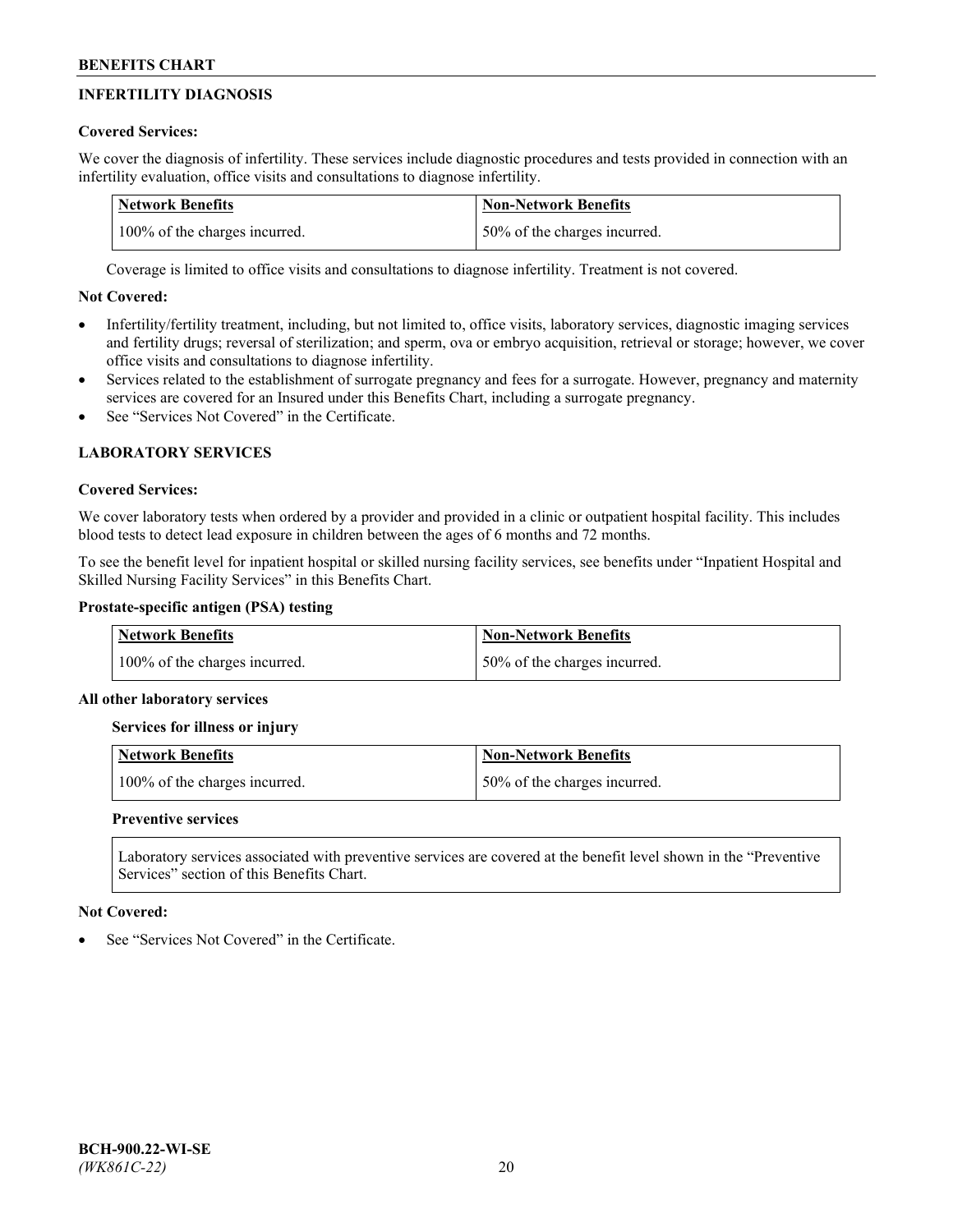# **MASTECTOMY RECONSTRUCTION BENEFIT**

## **Covered Services:**

We cover reconstruction of the breast on which the mastectomy has been performed; surgery and reconstruction of the other breast to produce symmetrical appearance, and prostheses and physical complications of all stages of mastectomy, including lymphedemas.

| <b>Network Benefits</b>                               | <b>Non-Network Benefits</b>                           |
|-------------------------------------------------------|-------------------------------------------------------|
| Coverage level is same as corresponding Network       | Coverage level is same as corresponding Non-Network   |
| Benefits, depending on type of service provided, such | Benefits, depending on type of service provided, such |
| as Office Visits for Illness or Injury, Inpatient or  | as Office Visits for Illness or Injury, Inpatient or  |
| Outpatient Hospital Services.                         | Outpatient Hospital Services.                         |

## **Not Covered:**

See "Services Not Covered" in the Certificate.

# **MEDICATION THERAPY DISEASE MANAGEMENT PROGRAM**

## **Covered Services:**

If you meet our criteria for coverage, you may qualify for our Medication Therapy Disease Management Program.

The program covers consultations with a designated Network pharmacist.

Covered services are based on established medical policies, which are subject to periodic review and modification by the medical directors. These medical policies (medical coverage criteria) are available by calling Member Services, or logging on to your "*my*HealthPartners" account at [healthpartners.com.](http://www.healthpartners.com/)

| Network Benefits                                            | <b>Non-Network Benefits</b> |
|-------------------------------------------------------------|-----------------------------|
| 100% of the charges incurred.<br>Deductible does not apply. | No coverage.                |

## **Not Covered:**

See "Services Not Covered" in the Certificate.

## **OFFICE VISITS FOR ILLNESS OR INJURY**

#### **Covered Services:**

We cover the following when medically necessary: professional medical and surgical services and related supplies, including biofeedback, of physicians and other health care providers; blood and blood products (unless replaced) and blood derivatives.

We cover diagnosis and treatment of illness or injury to the eyes. Where contact or eye glass lenses are prescribed as medically necessary for the post-operative treatment of cataracts or for the treatment of aphakia, acute or chronic corneal pathology, or keratoconus, we cover the initial evaluation, lenses and fitting. Insureds must pay for lens replacement beyond the initial pair.

Services received via video, E-visit or telephone are covered under the "Telehealth/Telemedicine Services" section.

#### **Office visits**

| <b>Network Benefits</b>       | <b>Non-Network Benefits</b>  |
|-------------------------------|------------------------------|
| 100% of the charges incurred. | 50% of the charges incurred. |

**Convenience clinics**

| <b>Network Benefits</b>       | <b>Non-Network Benefits</b>   |
|-------------------------------|-------------------------------|
| 100% of the charges incurred. | 150% of the charges incurred. |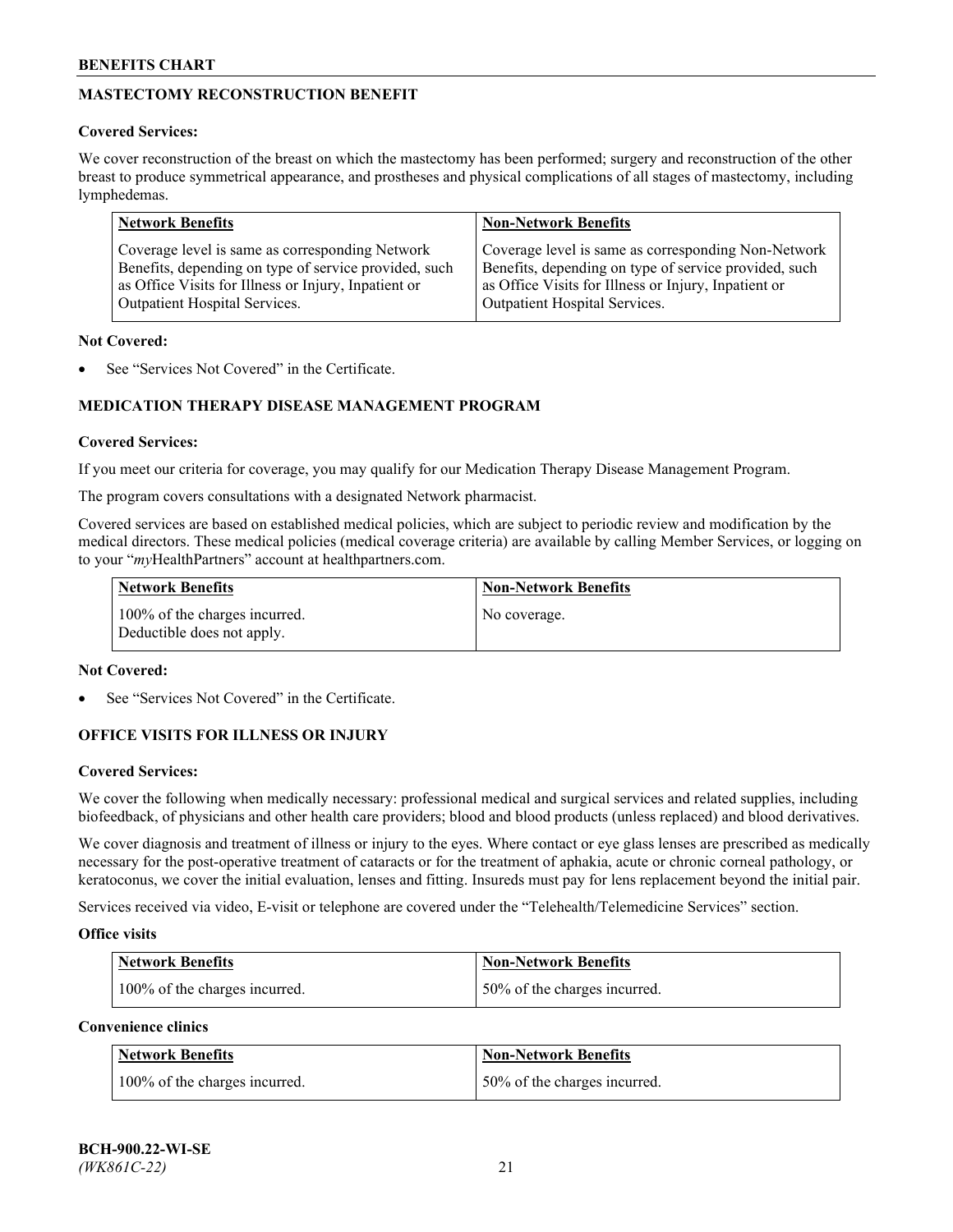## **Injections administered in a physician's office, other than immunizations**

#### **Allergy injections**

| Network Benefits              | Non-Network Benefits         |
|-------------------------------|------------------------------|
| 100% of the charges incurred. | 50% of the charges incurred. |

#### **All other injections**

| <b>Network Benefits</b>       | <b>Non-Network Benefits</b>  |
|-------------------------------|------------------------------|
| 100% of the charges incurred. | 50% of the charges incurred. |

## **Not Covered:**

- Court ordered treatment, except as described in this Benefits Chart. Any resulting court ordered treatment for mental health services will be subject to the Certificate's requirement for medical necessity.
- See "Services Not Covered" in the Certificate.

## **PEDIATRIC EYEWEAR**

## **Covered Services:**

We cover pediatric eyewear for children.

Routine eye exams are covered under the "Preventive Services" section.

| Network Benefits              | <b>Non-Network Benefits</b> |
|-------------------------------|-----------------------------|
| 100% of the charges incurred. | No coverage.                |

## **Limitations:**

- Coverage under this provision will continue until the end of the month in which the child turns age 19.
- Limited to one of the following per calendar year:
	- o one pair of eyeglasses including one set of prescription lenses, frames from our designated eyewear collection and anti-scratch coating; or
	- o one pair of non-disposable contact lenses; or
	- o a one-year supply of disposable contact lenses.
- Contact lens fittings are limited to two per calendar year.

## **Not Covered:**

- Frames that are not included in our designated eyewear collection. However, one pair of lenses will be covered if an Insured chooses frames outside our designated eyewear collection.
- More than one pair of lenses or frames or non-disposable contacts per calendar year, regardless of the reason. This includes replacement of eyeglasses or contact lenses due to loss, breakage, theft, or change in prescription.
- Safety glasses or goggles for sports or vocational reasons.
- Upgrades including, but not limited to, UV protection and no-line multifocal lenses.
- See "Services Not Covered" in the Certificate.

## **PHYSICAL THERAPY, OCCUPATIONAL THERAPY, SPEECH THERAPY AND OTHER SPECIFIED THERAPIES**

#### **Covered Services:**

We cover the following physical therapy, occupational therapy and speech therapy services:

- Medically necessary rehabilitative care to correct the effects of illness or injury.
- Habilitative care rendered for congenital, developmental or medical conditions which have significantly limited the successful initiation of normal speech and normal motor development.

Massage therapy which is performed in conjunction with other treatment/modalities by a physical or occupational therapist is part of a prescribed treatment plan and is not billed separately is covered.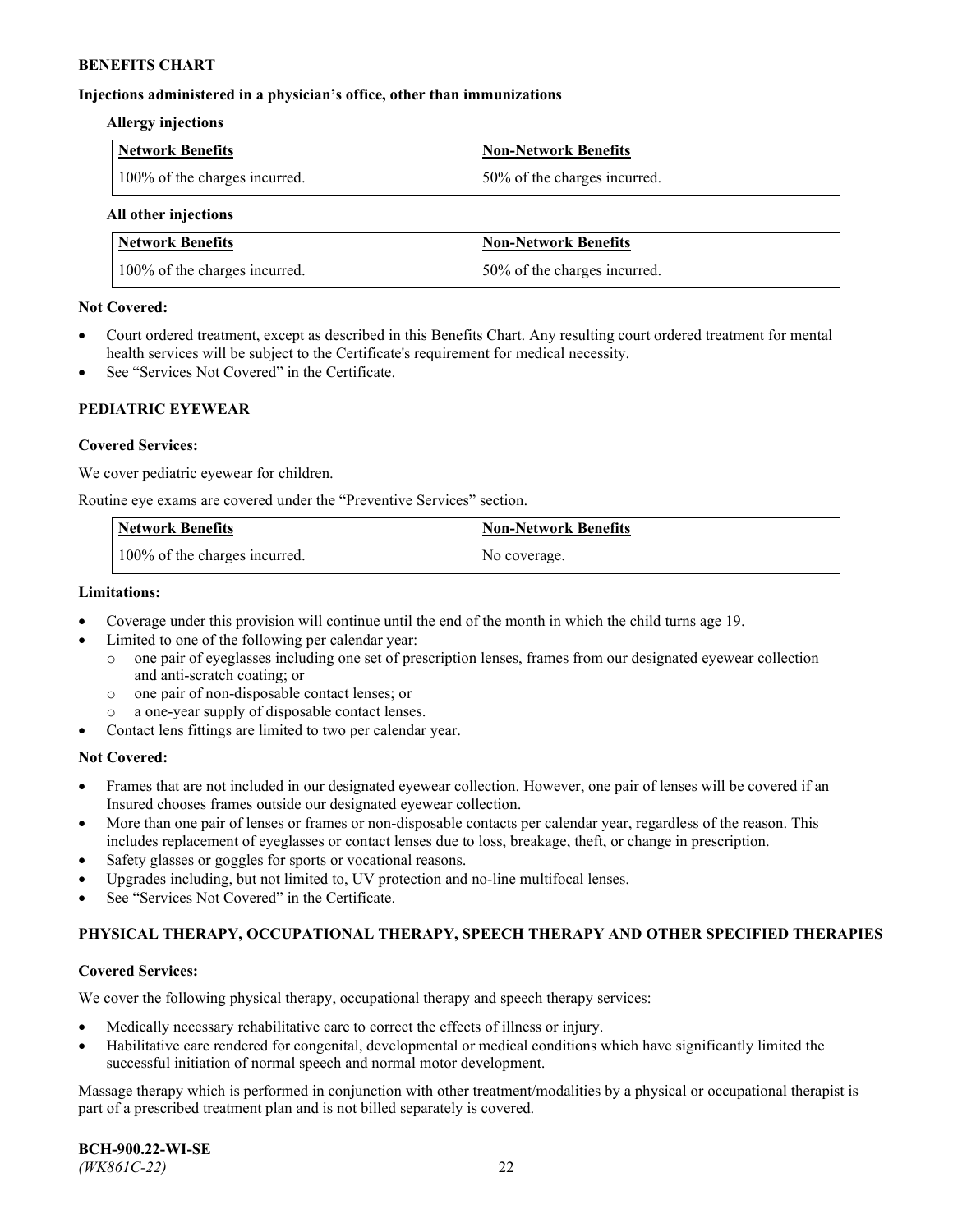We cover services provided in a clinic. To see the benefit level for inpatient hospital or skilled nursing facility services, see benefits under "Inpatient Hospital and Skilled Nursing Facility Services".

## **Rehabilitative care**

| <b>Network Benefits</b>                                                                       | <b>Non-Network Benefits</b>                                                                   |
|-----------------------------------------------------------------------------------------------|-----------------------------------------------------------------------------------------------|
| 100% of the charges incurred.                                                                 | 50% of the charges incurred.                                                                  |
| Physical, Occupational and Speech Therapy are<br>limited to 20 visits each per calendar year. | Physical, Occupational and Speech Therapy are<br>limited to 20 visits each per calendar year. |

## **In addition to the services provided above, we cover a minimum of:**

- 20 visits per calendar year for pulmonary rehabilitation.
- 36 visits per calendar year for cardiac rehabilitation.
- 30 visits per calendar year for post-cochlear implant aural therapy.
- 20 visits per calendar year for cognitive rehabilitation.

The maximum number of visits is combined for Network Benefits and Non-Network Benefits.

## **Habilitative services**

| <b>Network Benefits</b>                                                                       | <b>Non-Network Benefits</b>                                                                   |
|-----------------------------------------------------------------------------------------------|-----------------------------------------------------------------------------------------------|
| 100% of the charges incurred.                                                                 | 50% of the charges incurred.                                                                  |
| Physical, Occupational and Speech Therapy are<br>limited to 20 visits each per calendar year. | Physical, Occupational and Speech Therapy are<br>limited to 20 visits each per calendar year. |

The maximum number of visits is combined for Network Benefits and Non-Network Benefits.

## **Not Covered:**

- Massage therapy for the purpose of comfort or convenience of the Insured.
- See "Services Not Covered" in the Certificate.

# **PRE-DIABETES DISEASE MANAGEMENT PROGRAM**

## **Covered Services:**

If you meet criteria for coverage, you may qualify for the Pre-Diabetes Disease Management Program through Omada Health. The program covers group health coaching which focuses on weight loss, exercise, behavior modification and health education at select locations determined by the plan.

| <b>Network Benefits</b>                                     | <b>Non-Network Benefits</b> |
|-------------------------------------------------------------|-----------------------------|
| 100% of the charges incurred.<br>Deductible does not apply. | Not applicable.             |

## **Not Covered:**

See "Services Not Covered" in the Certificate.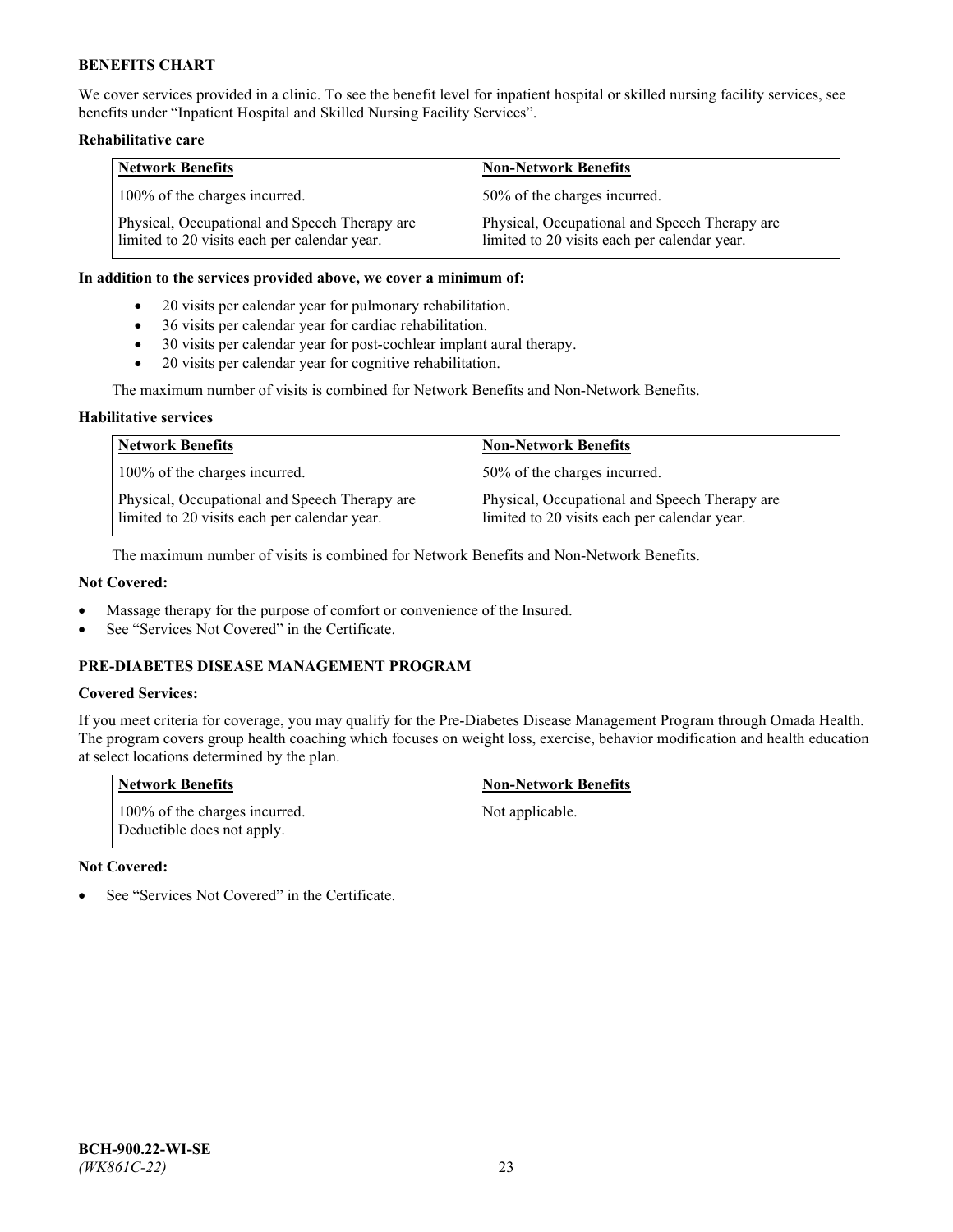# **PRESCRIPTION DRUG SERVICES**

## **Covered Services:**

We cover prescription drugs and medications that can be self-administered or are administered in a physician's office.

We will refill a prescription for eye drops covered under this Benefits Chart if the Insured requests a refill and the original prescription specified that additional quantities would be needed, providing the refill request does not exceed the quantities needed, and the following conditions are met:

- If the Insured requests a 30-day refill supply, the request must be made between 22 and 30 days of the later of (a) the original date that the prescription was distributed to the Insured or (b) the date that the most recent refill was distributed to the Insured; or
- If the Insured requests a 90-day refill supply, the request must be made between 67 and 90 days of the later of (a) the original date that the prescription was distributed to the Insured or (b) the date that the most recent refill was distributed to the Insured.

## **For Network Benefits, drugs and medications must be obtained at a Network pharmacy.**

## **For Non-Network Benefits, drugs and medications must be part of the formulary.**

## **If a copayment is required, you must pay one copayment for each 31-day supply, or portion thereof.**

## **Outpatient drugs (except as specified below)**

| <b>Network Benefits</b>                                                                                                                                      | <b>Non-Network Benefits</b>  |
|--------------------------------------------------------------------------------------------------------------------------------------------------------------|------------------------------|
| Formulary drugs are covered at 100% of the charges<br>incurred.                                                                                              | 50% of the charges incurred. |
| Formulary insulin is considered preventive and is not<br>subject to your deductible. In no event will your cost for<br>a formulary insulin drug exceed \$25. |                              |
| Non-formulary drugs are covered at 80% of the charges<br>incurred.                                                                                           |                              |

**Oral chemotherapy drugs** are included on the specialty drug list. However, you pay the applicable outpatient drug benefit. As required by Wisconsin law, you will not pay higher cost sharing (deductible, copayment or coinsurance) for orally administered chemotherapy drugs than you pay for injected or intravenously administered chemotherapy drugs.

#### **Mail order drugs**

| For your convenience, you may also get up to a                                                                                                                                                        |                                                                                                                            |
|-------------------------------------------------------------------------------------------------------------------------------------------------------------------------------------------------------|----------------------------------------------------------------------------------------------------------------------------|
| 93-day supply of outpatient prescription drugs that<br>can be self-administered through the designated mail<br>order service.<br>Specialty drugs are not available through the mail<br>order service. | Mail order drugs are only available through the<br>designated mail order service.<br>See Network Mail Order Drugs Benefit. |

## **Specialty drugs that are self-administered**

| <b>Network Benefits</b>                                                                                              | <b>Non-Network Benefits</b> |
|----------------------------------------------------------------------------------------------------------------------|-----------------------------|
| 100% of the charges incurred.                                                                                        | No coverage.                |
| Specialty drugs are limited to drugs on the<br>Specialty drug list and must be obtained from a<br>designated vendor. |                             |

**Oral chemotherapy drugs** are included on the specialty drug list. However, you pay the applicable outpatient drug benefit. As required by Wisconsin law, you will not pay higher cost sharing (deductible, copayment or coinsurance) for orally administered chemotherapy drugs than you pay for injected or intravenously administered chemotherapy drugs.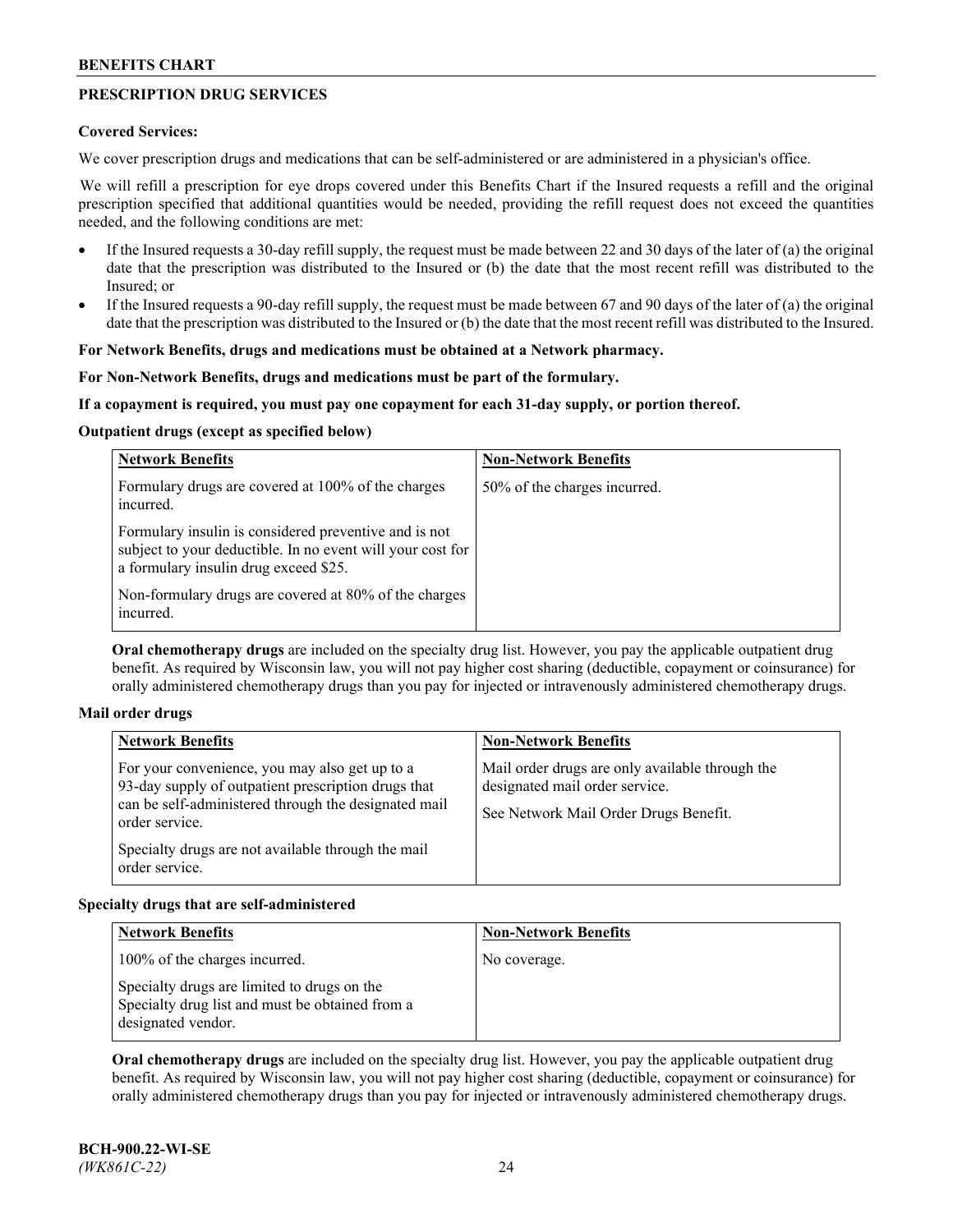**Tobacco cessation drugs.** All FDA approved tobacco cessation drugs are covered.

| Network Benefits                                            | <b>Non-Network Benefits</b>  |
|-------------------------------------------------------------|------------------------------|
| 100% of the charges incurred.<br>Deductible does not apply. | 50% of the charges incurred. |

## **Contraceptive drugs**

| <b>Network Benefits</b>                                                                                                                                         | <b>Non-Network Benefits</b>  |
|-----------------------------------------------------------------------------------------------------------------------------------------------------------------|------------------------------|
| 100% of the charges incurred for formulary drugs.<br>Deductible does not apply.                                                                                 | 50% of the charges incurred. |
| If a physician requests that a non-formulary<br>contraceptive drug be dispensed as written, the drug<br>will be covered at 100%, not subject to the deductible. |                              |

**ACA preventive medications.** We cover preventive medications currently recommended by USPSTF with an A or B rating if they are prescribed by your medical provider and they are listed on our Commercial ACA Preventive Drug List. Preventive medications are subject to periodic review and modification. Changes would be effective in accordance with the federal rules and reflected in our current medical coverage criteria for preventive care services.

| <b>Network Benefits</b>                                     | <b>Non-Network Benefits</b>  |
|-------------------------------------------------------------|------------------------------|
| 100% of the charges incurred.<br>Deductible does not apply. | 50% of the charges incurred. |

# **Limitations:**

- Certain drugs may require prior authorization as indicated on the formulary. HealthPartners may require prior authorization for the drug and also the site where the drug will be provided. Certain drugs are subject to our utilization review process and quantity limits.
- Certain non-formulary drugs require prior authorization. In addition, certain drugs may be subject to any quantity limits applied as part of our trial program. The trial drug program applies to new prescriptions for certain drugs which have high toxicity, low tolerance, high costs and/or high potential for waste. Trial drugs are indicated on the formulary and/or the specialty drug list. Your first fill of a trial drug may be limited to less than a month supply. If the drug is well tolerated and effective, you will receive the remainder of your first month supply.
- If an Insured requests a brand name drug when there is a generic equivalent, the brand name drug will be covered up to the charge that would apply to the generic drug, minus any required copayment. If a physician requests that a brand name drug be dispensed as written, and we determine the brand name drug is medically necessary, the drug will be paid at the non-formulary benefit.
- We may require insureds to try over-the-counter (OTC) drug alternatives before approving more costly formulary prescription drugs.
- Unless otherwise specified in the "Prescription Drug Services" section, you may receive up to a 31-day supply per prescription.
- A 93-day supply will be covered and dispensed only at pharmacies that participate in our extended day supply program.
- New prescriptions to treat certain chronic conditions are limited to a 31-day supply.
- No more than a 31-day supply of specialty drugs will be covered and dispensed at a time unless it's a manufacturer supplied drug that cannot be split that supplies the member with more than a 31-day supply.

**Not Covered:**Replacement of prescription drugs, medications, equipment and supplies due to loss, damage or theft.

- Nonprescription (over-the-counter) drugs or medications, including, but not limited to, vitamins, supplements, homeopathic remedies, and non-FDA approved drugs, unless listed on the formulary and prescribed by a physician or legally authorized health care provider under applicable state and federal law. This exclusion does not include over-thecounter contraceptives for women as allowed under the Affordable Care Act when the Insured obtains a prescription for the item. In addition, if the Insured obtains a prescription, this exclusion does not include aspirin to prevent cardiovascular disease for men and women of certain ages; folic acid supplements for women who may become pregnant; fluoride chemoprevention supplements for children without fluoride in their water source; and iron supplements for children ages 6-12 months who are at risk for anemia.
- All drugs for the treatment of sexual dysfunction.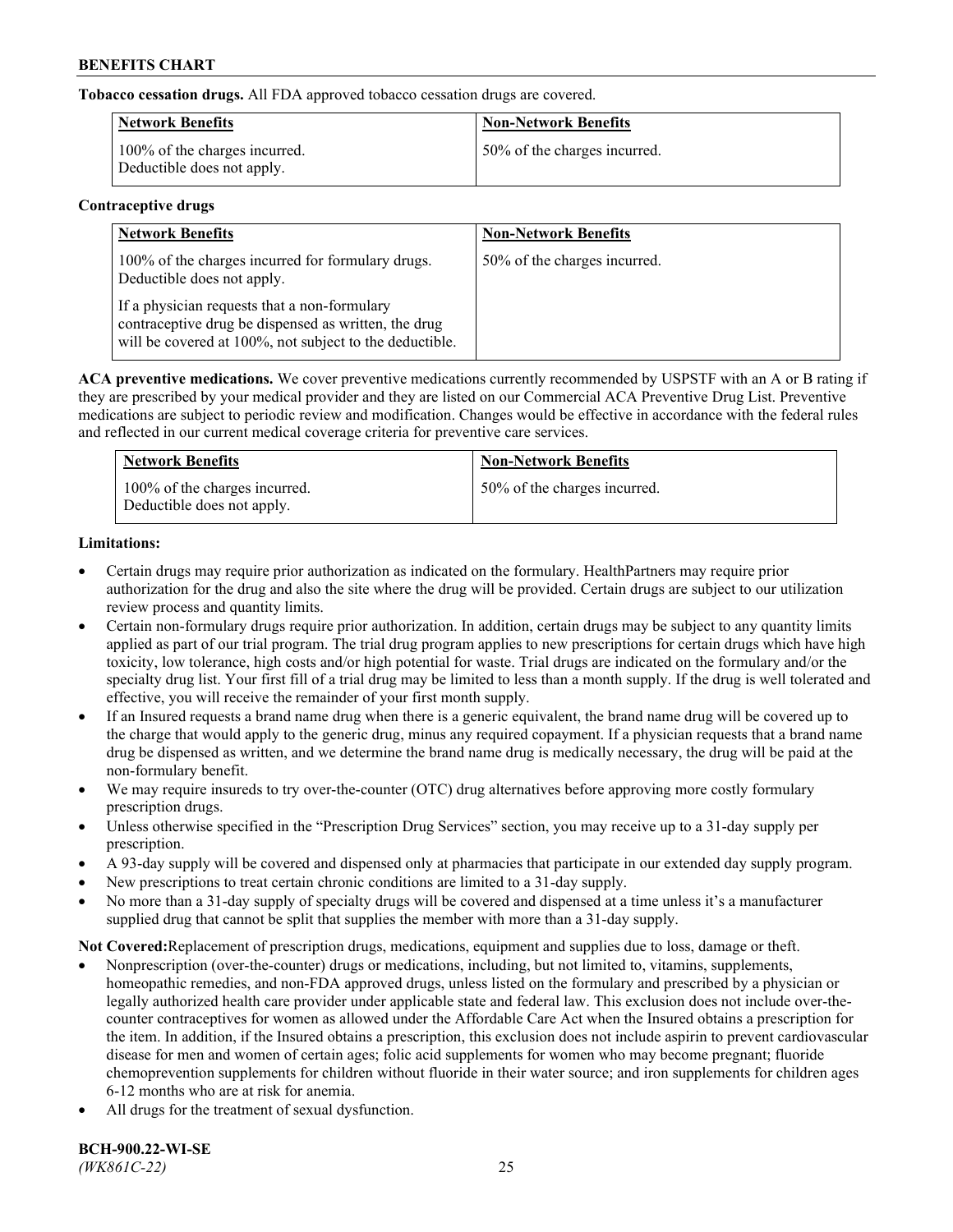- All drugs for the treatment of growth deficiency.
- Fertility drugs.
- Medical cannabis.
- Drugs on the Excluded Drug List. The Excluded Drug List includes select drugs within a therapy class that are not eligible for coverage. This includes drugs that may be excluded for certain indications. The Excluded Drug List is available at [healthpartners.com.](http://www.healthpartners.com/)
- Drugs that are newly approved by the FDA until they are reviewed and approved by HealthPartners Pharmacy and Therapeutics Committee.
- Medical devices approved by the FDA will not be covered under the "Prescription Drug Services" section unless they are on our formulary. Covered medical devices are generally submitted and reimbursed under your medical benefits.
- See "Services Not Covered" in the Certificate.

# **PREVENTIVE SERVICES**

# **Applicable Definitions:**

**Routine Preventive Services** are routine health care services that include screenings, check-ups and counseling to prevent illness, disease or other health problems before symptoms occur.

**Diagnostic Services** are services to help a provider understand your symptoms, diagnose illness and decide what treatment may be needed. They may be the same services that are listed as preventive services, but they are being used as diagnostic services. Your provider will determine if these services are preventive or diagnostic. These services are not preventive if received as part of a visit to diagnose, manage or maintain an acute or chronic medical condition, illness or injury. When that occurs, unless otherwise indicated below, standard deductibles, copayments or coinsurance apply.

# **Covered Services:**

We cover preventive services that meet any of the requirements under the Affordable Care Act (ACA) shown in the bulleted items below. These preventive services are covered at 100% under the Network Benefits with no deductible, copayments or coinsurance. (If a preventive service is not required by the ACA and it is covered at a lower benefit level, it will be specified below.) Preventive benefits mandated under the ACA are subject to periodic review and modification. Changes would be effective in accordance with the federal rules. Preventive services mandated by the ACA include:

- Evidence-based items or services that have in effect a rating of A or B in the current recommendations of the United States Preventive Services Task Force with respect to the individual;
- Immunizations for routine use in children, adolescents, and adults that have in effect a recommendation from the Advisory Committee on Immunization Practices of the Centers for Disease Control and Prevention with respect to the individual;
- With respect to infants, children, and adolescents, evidence-informed preventive care and screenings provided for in comprehensive guidelines supported by the Health Resources and Services Administration; and
- With respect to women, preventive care and screenings provided for in comprehensive guidelines supported by the Health Resources and Services Administration.

Covered services are based on established medical policies, which are subject to periodic review and modification by the medical or dental directors. These medical policies (medical coverage criteria) are available by calling Member Services, or logging on to your "*my*HealthPartners" account at [healthpartners.com.](https://www.healthpartners.com/hp/index.html)

# **ACA and state mandated preventive services are covered as follows:**

**Routine health exams and periodic health assessments.** A physician or health care provider will counsel you as to how often health assessments are needed based on age, sex and health status. This includes screening and counseling for tobacco cessation and all FDA approved tobacco cessation medications including over-the-counter drugs (as shown in the Prescription Drug Services section).

| Network Benefits                                            | <b>Non-Network Benefits</b>  |
|-------------------------------------------------------------|------------------------------|
| 100% of the charges incurred.<br>Deductible does not apply. | 50% of the charges incurred. |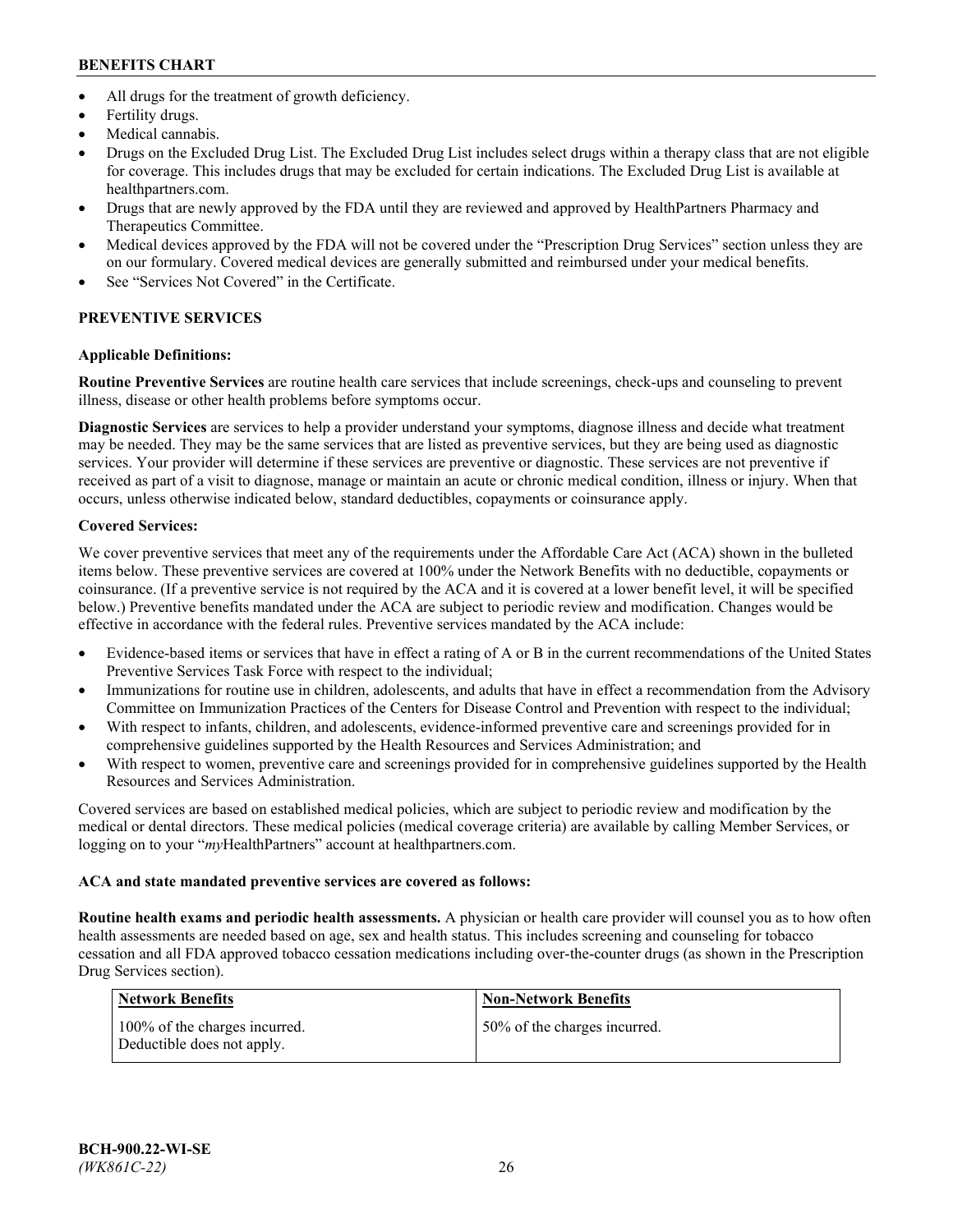**Child health supervision services.** This includes pediatric preventive services such as newborn screenings, appropriate immunizations, developmental assessments and laboratory services appropriate to the age of the child from birth to 72 months and appropriate immunizations to age 18.

| Network Benefits                                            | <b>Non-Network Benefits</b>   |
|-------------------------------------------------------------|-------------------------------|
| 100% of the charges incurred.<br>Deductible does not apply. | 150% of the charges incurred. |

#### **Routine prenatal care and exams**

| Network Benefits                                            | <b>Non-Network Benefits</b>  |
|-------------------------------------------------------------|------------------------------|
| 100% of the charges incurred.<br>Deductible does not apply. | 50% of the charges incurred. |

**Routine postnatal care.** This includes health exams, assessments, education and counseling relating to the period immediately after childbirth.

| Network Benefits                                            | <b>Non-Network Benefits</b>  |
|-------------------------------------------------------------|------------------------------|
| 100% of the charges incurred.<br>Deductible does not apply. | 50% of the charges incurred. |

**Routine screening procedures for cancer.** This includes colorectal screening and other cancer screenings recommended by the USPSTF with an A or B rating. Women's preventive health services below describe additional routine screening procedures for cancer.

| <b>Network Benefits</b>                                     | <b>Non-Network Benefits</b>  |
|-------------------------------------------------------------|------------------------------|
| 100% of the charges incurred.<br>Deductible does not apply. | 50% of the charges incurred. |

**Professional voluntary family planning services.** This includes services to prevent or delay a pregnancy, including counseling and education. Services must be provided by a licensed provider.

| <b>Network Benefits</b>                                     | <b>Non-Network Benefits</b>  |
|-------------------------------------------------------------|------------------------------|
| 100% of the charges incurred.<br>Deductible does not apply. | 50% of the charges incurred. |

#### **Adult immunizations**

| <b>Network Benefits</b>                                     | <b>Non-Network Benefits</b>  |
|-------------------------------------------------------------|------------------------------|
| 100% of the charges incurred.<br>Deductible does not apply. | 50% of the charges incurred. |

**Women's preventive health services.** This includes mammograms, screenings for cervical cancer (pap smears), breast pumps, human papillomavirus (HPV) testing, counseling for sexually transmitted infections, counseling and screening for human immunodeficiency virus (HIV), and all FDA approved contraceptive methods as prescribed by a doctor, sterilization procedures, education and counseling (see the Prescription Drug Services section for coverage of oral contraceptive drugs). We also provide genetic screening for BRCA if someone in your family has the gene or you have a diagnosis of cancer.

The U.S. Preventive Services Task Force (USPSTF) recommends screening mammography, with or without clinical breast examination (CBE), every 1-2 years for women aged 40 and older. For women age 50 and older, we cover an annual mammogram.

| <b>Network Benefits</b>                                     | <b>Non-Network Benefits</b>  |
|-------------------------------------------------------------|------------------------------|
| 100% of the charges incurred.<br>Deductible does not apply. | 50% of the charges incurred. |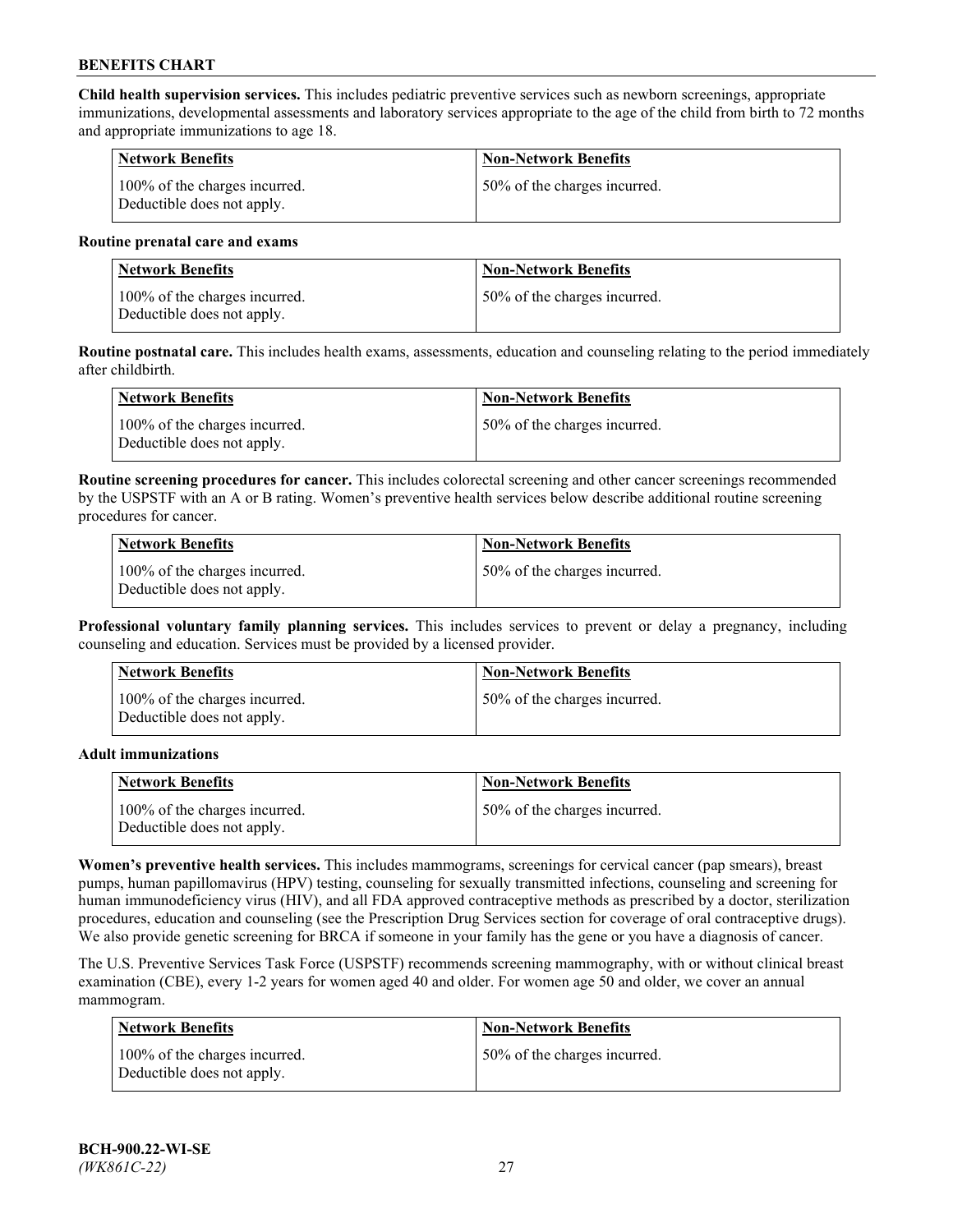**Obesity screening and management.** We cover obesity screening and counseling for all ages during a routine preventive care exam. If you are age 18 or older and have a body mass index of 30 or more, we also cover intensive obesity management to help you lose weight. Your primary care doctor can coordinate these services.

| <b>Network Benefits</b>                                     | <b>Non-Network Benefits</b>  |
|-------------------------------------------------------------|------------------------------|
| 100% of the charges incurred.<br>Deductible does not apply. | 50% of the charges incurred. |

## **In addition to any ACA or state mandated preventive services referenced above, we cover the following eligible services:**

#### **Routine eye and hearing exams**

| <b>Network Benefits</b>                                     | <b>Non-Network Benefits</b>  |
|-------------------------------------------------------------|------------------------------|
| 100% of the charges incurred.<br>Deductible does not apply. | 50% of the charges incurred. |

**Ovarian cancer surveillance test for women who are at risk.** "At risk for ovarian cancer" means (1) having a family history that includes any of the following: one or more first-degree or second-degree relatives with ovarian cancer, clusters of female relatives with breast cancer or nonpolyposis colorectal cancer; or (2) testing positive for BRCA1 or BRCA2 mutations. "Surveillance test for ovarian cancer" means annual screening using CA-125 serum tumor marker testing, transvaginal ultrasound, pelvic examination or other proven ovarian screening tests currently being evaluated by the federal Food and Drug Administration or by the National Cancer Institute.

| <b>Network Benefits</b>                               | <b>Non-Network Benefits</b>                           |
|-------------------------------------------------------|-------------------------------------------------------|
| Coverage level is same as corresponding Network       | Coverage level is same as corresponding Non-Network   |
| Benefits, depending on type of service provided, such | Benefits, depending on type of service provided, such |
| as Diagnostic Imaging Services, Laboratory Services   | as Diagnostic Imaging Services, Laboratory Services   |
| or Office Visits for Illness or Injury, or Preventive | or Office Visits for Illness or Injury, or Preventive |
| Services.                                             | Services.                                             |

**Limitations:**Services are not preventive if received as part of a visit to diagnose, manage or maintain an acute or chronic medical condition, illness or injury. When that occurs, unless otherwise indicated above, standard deductibles, copayments or coinsurance apply.

#### **Not Covered:**

See "Services Not Covered" in the Certificate.

## **TELEHEALTH/TELEMEDICINE SERVICES**

## **Definitions:**

**Telehealth, Telemedicine, or Virtual Care.** This is a means of communication between a health care professional and a patient. This includes the use of secure electronic information, imaging, and communication technologies, including:

- interactive audio or audio-video
- interactive audio with store-and-forward technology
- chat-based and email-based systems
- physician-to-physician consultation
- patient education
- data transmission
- data interpretation
- digital diagnostics (algorithm-enabled diagnostic support)
- digital therapeutics (the use of personal health devices and sensors, either alone or in combination with conventional drug therapies, for disease prevention and management)

#### Services can be delivered:

Synchronously: the patient and health care professional are engaging with one another at the same time; or Asynchronously: the patient and health care professional engage with each other at different points in time.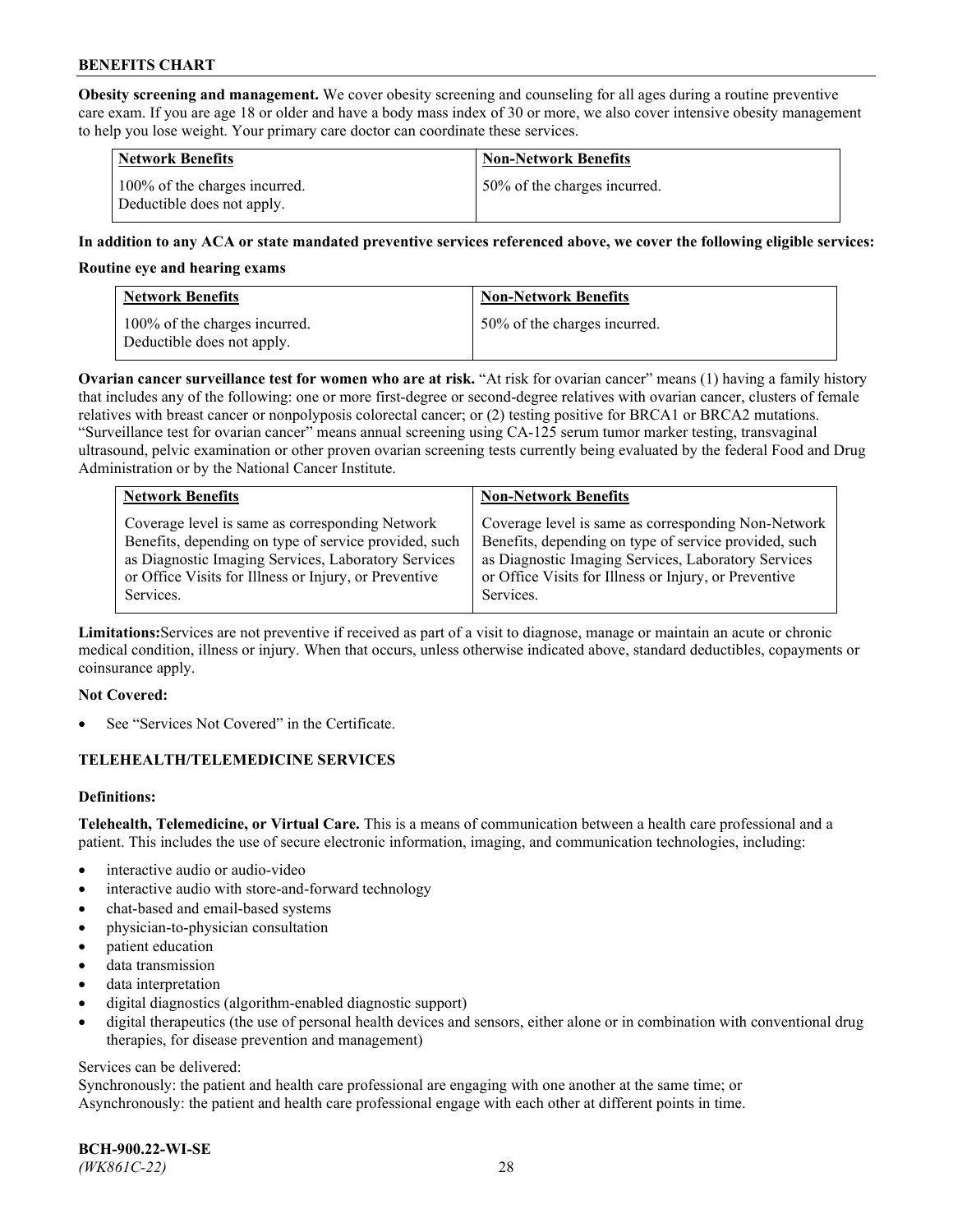**Telephone Visits.** Live, synchronous, interactive encounters over the telephone between a patient and a healthcare provider.

**E-visit or chat-based visits.** Asynchronous online or mobile app encounters to discuss a patient's personal health information, vital signs, and other physiologic data or diagnostic images. The healthcare provider reviews and delivers a consultation, diagnosis, prescription or treatment plan after reviewing the patient's visit information.

**Virtuwell®.** This is an online service for you to receive a diagnosis and treatment for certain conditions, such as a cold, flu, ear pain and sinus infections. You may access the Virtuwell website at [virtuwell.com.](https://www.virtuwell.com/)

**Video Visits.** Live, synchronous, interactive encounters using secure web-based video between a patient and a healthcare provider.

## **Covered Services:**

The Plan covers the following methods of receiving care for services that would be eligible under the Plan if the service were provided in person.

#### **Scheduled telephone visits**

| <b>Network Benefits</b>       | <b>Non-Network Benefits</b>  |
|-------------------------------|------------------------------|
| 100% of the charges incurred. | 50% of the charges incurred. |

## **E-visits**

## **Access to online care through Virtuwell at [virtuwell.com](https://www.virtuwell.com/)**

| Network Benefits              | <b>Non-Network Benefits</b> |
|-------------------------------|-----------------------------|
| 100% of the charges incurred. | Not applicable.             |

## **All other E-visits**

| <b>Network Benefits</b>       | <b>Non-Network Benefits</b>  |
|-------------------------------|------------------------------|
| 100% of the charges incurred. | 50% of the charges incurred. |

#### **Video visits**

| <b>Network Benefits</b>                                      | <b>Non-Network Benefits</b>                            |
|--------------------------------------------------------------|--------------------------------------------------------|
| Coverage level is same as corresponding Network              | Coverage level is same as corresponding Non-           |
| Benefits, depending on type of service provided, such as     | Network Benefits, depending on type of service         |
| Office Visits for Illness or Injury, Inpatient or Outpatient | provided, such as Office Visits for Illness or Injury, |
| Hospital Services.                                           | Inpatient or Outpatient Hospital Services.             |

#### **Not Covered:**

See "Services Not Covered" in the Certificate.

## **TRANSPLANT SERVICES**

#### **Applicable Definitions:**

**Autologous.** This is when the source of cells is from the individual's own marrow or stem cells.

**Allogeneic.** This is when the source of cells is from a related or unrelated donor's marrow or stem cells.

**Allogeneic Bone Marrow Transplant.** This is when the bone marrow is harvested from the related or unrelated donor and stored. The patient undergoes treatment which includes tumor ablation with high-dose chemotherapy and/or radiation. The bone marrow is reinfused (transplanted).

**Autologous Bone Marrow Transplant.** This is when the bone marrow is harvested from the individual and stored. The patient undergoes treatment which includes tumor ablation with high-dose chemotherapy and/or radiation. The bone marrow is reinfused (transplanted).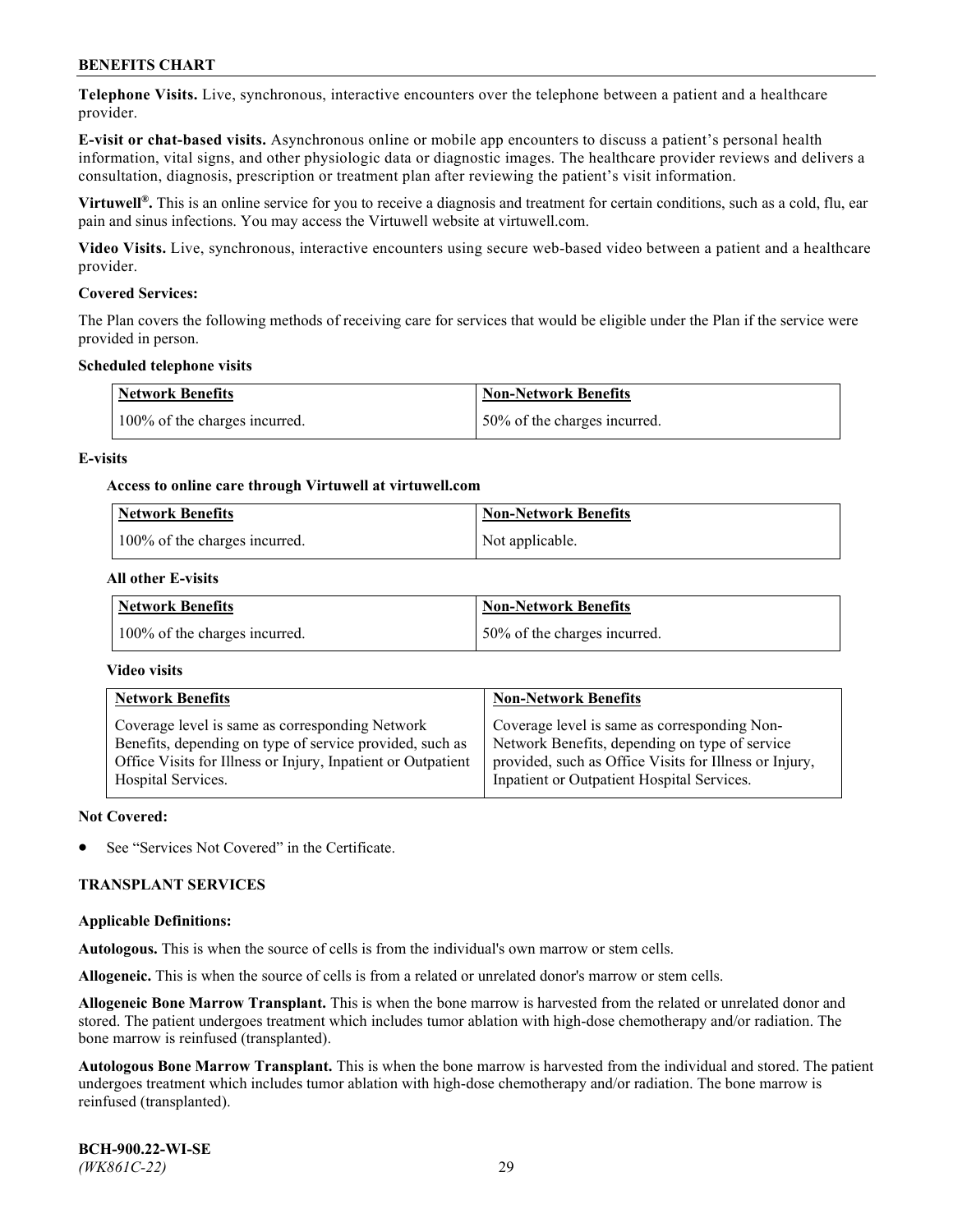**Autologous/Allogeneic Stem Cell Support.** This is a treatment process that includes stem cell harvest from either bone marrow or peripheral blood, tumor ablation with high-dose chemotherapy and/or radiation, stem cell reinfusion, and related care. Autologous/allogeneic bone marrow transplantation and high dose chemotherapy with peripheral stem cell rescue/support are considered to be autologous/allogeneic stem cell support.

**Designated Transplant Center.** This is any health care provider, group or association of health care providers designated by us to provide services, supplies or drugs for specified transplants for our Insureds.

**Transplant Services.** This is transplantation (including retransplants) of the human organs or tissue listed below, including all related post-surgical treatment, follow-up care and drugs and multiple transplants for a related cause. Transplant services do not include other organ or tissue transplants or surgical implantation of mechanical devices functioning as a human organ, except surgical implantation of an FDA approved Ventricular Assist Device (VAD) or total artificial heart, functioning as a temporary bridge to heart transplantation.

Prior authorization is required prior to consultation to support coordination of care and benefits.

## **Covered Services:**

We cover eligible transplant services (as defined above) while you are covered under the Certificate. Transplants that will be considered for coverage are limited to the following:

- Kidney transplants for end-stage disease.
- Cornea transplants for end-stage disease.
- Heart transplants for end-stage disease.
- Lung transplants or heart/lung transplants for: (1) primary pulmonary hypertension; (2) Eisenmenger's syndrome; (3) endstage pulmonary fibrosis; (4) alpha 1 antitrypsin disease; (5) cystic fibrosis; and (6) emphysema.
- Liver transplants for: (1) biliary atresia in children; (2) primary biliary cirrhosis; (3) post-acute viral infection (including hepatitis A, hepatitis B antigen e negative and hepatitis C) causing acute atrophy or post-necrotic cirrhosis; (4) primary sclerosing cholangitis; (5) alcoholic cirrhosis; and (6) hepatocellular carcinoma.
- Allogeneic bone marrow transplants or peripheral stem cell support associated with high dose chemotherapy for: (1) acute myelogenous leukemia; (2) acute lymphocytic leukemia; (3) chronic myelogenous leukemia; (4) severe combined immunodeficiency disease; (5) Wiskott-Aldrich syndrome; (6) aplastic anemia; (7) sickle cell anemia; (8) non-relapsed or relapsed non-Hodgkin's lymphoma; (9) multiple myeloma; and (10) testicular cancer.
- Autologous bone marrow transplants or peripheral stem cell support associated with high-dose chemotherapy for: (1) acute leukemias; (2) non-Hodgkin's lymphoma; (3) Hodgkin's disease; (4) Burkitt's lymphoma; (5) neuroblastoma; (6) multiple myeloma; (7) chronic myelogenous leukemia; and (8) non-relapsed non-Hodgkin's lymphoma.
- Pancreas transplants for simultaneous pancreas-kidney transplants for diabetes, pancreas after kidney, living related segmental simultaneous pancreas kidney transplantation and pancreas transplant alone.

To receive Network Benefits, charges for transplant services must be incurred at a Designated Transplant Center.

The transplant-related treatment provided, including expenses incurred for directly related donor services, shall be subject to and in accordance with the provisions, limitations, maximums and other terms of the Certificate.

Medical and hospital expenses of the donor are covered only when the recipient is an Insured and the transplant and directly related donor expenses have been prior authorized for coverage. Treatment of medical complications that may occur to the donor are not covered. Donors are not considered Insureds, and are therefore not eligible for the rights afforded to Insureds under the Certificate.

The list of eligible transplant services and coverage determinations are based on established medical policies, which are subject to periodic review and modification by the medical director.

| <b>Network Benefits</b>                          | <b>Non-Network Benefits</b>                          |
|--------------------------------------------------|------------------------------------------------------|
| See Network Inpatient Hospital Services Benefit. | See Non-Network Inpatient Hospital Services Benefit. |